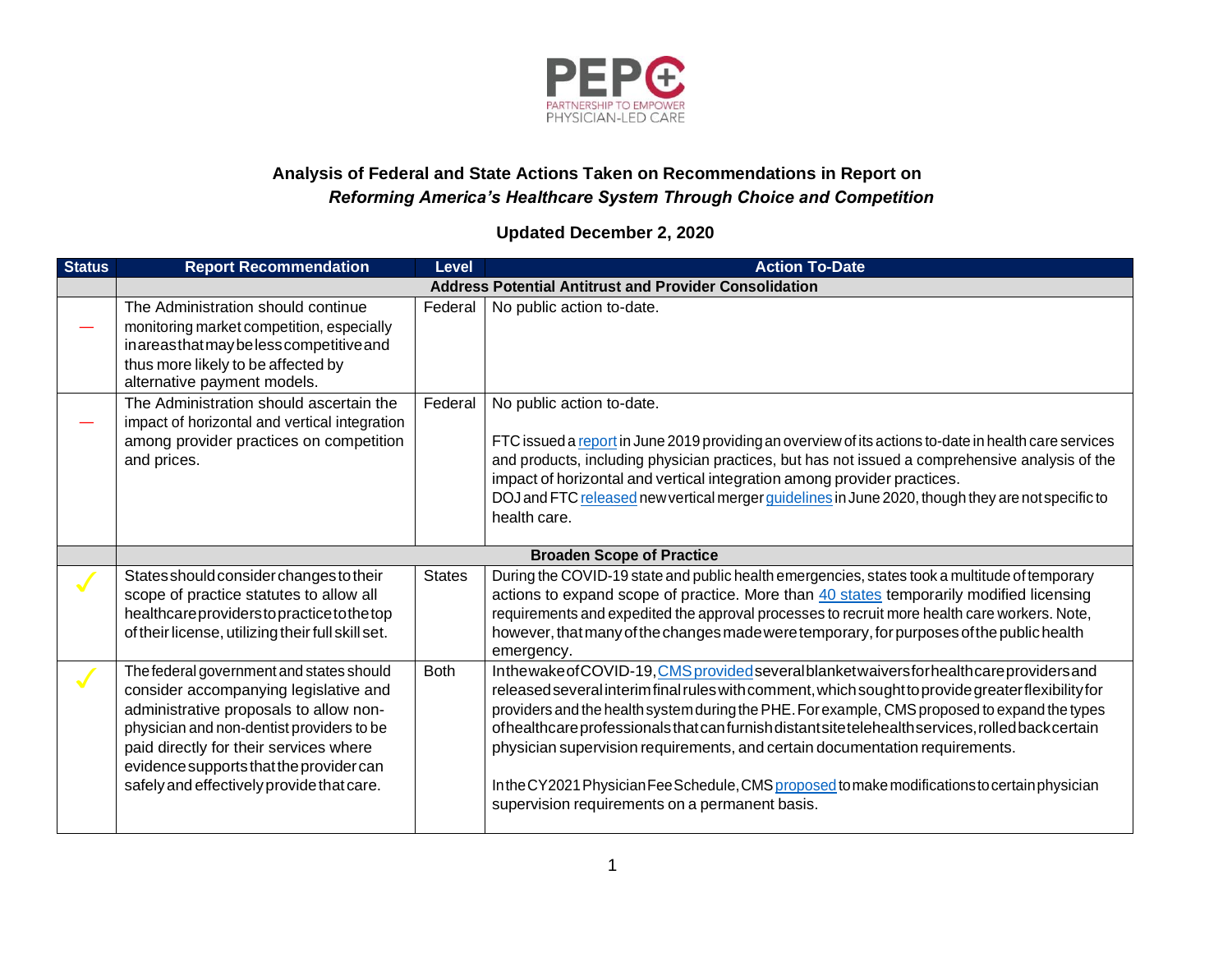

| <b>Status</b> | <b>Report Recommendation</b>                                                                                                                                                                                                                                                                     | Level         | <b>Action To-Date</b>                                                                                                                                                                                                                                                                                                                                                                                                                                                                                                                                                                                                                                                                                                                                                                                                                                                                                                                                                                                                                                                                                                                                                                                                      |
|---------------|--------------------------------------------------------------------------------------------------------------------------------------------------------------------------------------------------------------------------------------------------------------------------------------------------|---------------|----------------------------------------------------------------------------------------------------------------------------------------------------------------------------------------------------------------------------------------------------------------------------------------------------------------------------------------------------------------------------------------------------------------------------------------------------------------------------------------------------------------------------------------------------------------------------------------------------------------------------------------------------------------------------------------------------------------------------------------------------------------------------------------------------------------------------------------------------------------------------------------------------------------------------------------------------------------------------------------------------------------------------------------------------------------------------------------------------------------------------------------------------------------------------------------------------------------------------|
|               |                                                                                                                                                                                                                                                                                                  |               | CMS included an incentive for states to amend their scope of practice laws in its Healthy<br>Opportunities Medicaid block grant guidance. In it, CMS notes that "states are encouraged to<br>address state laws that inhibit choice and competition in their health care system"                                                                                                                                                                                                                                                                                                                                                                                                                                                                                                                                                                                                                                                                                                                                                                                                                                                                                                                                           |
| $\sqrt{}$     | States should consider eliminating<br>requirements for rigid collaborative practice<br>and supervision agreements between<br>physicians and dentists and their care<br>extenders (e.g., physician assistants,<br>hygienists) that are not justified by<br>legitimate health and safety concerns. | <b>States</b> | During the COVID-19 state and public health emergencies, 21 states temporarily suspended or<br>waived practice agreement requirements for nurse practitioners.<br>Before the public health emergency, several states relaxed physician assistant supervision and<br>delegation laws. California SB 697 eliminated the requirement that the physician be physically<br>available to the PA for consultation and replaced it with a provision stipulating that availability by<br>telephone or other electronic communication is sufficient.<br>Missouri SB 514 transitioned from a supervision-based model to a collaboration-based model, and<br>eliminated the requirement that a supervising physician practice at the same facility as the PA for<br>four of every 14 days and the requirement that a PA practice at a location where the physician<br>routinely sees patients.<br>Rhode Island HB 5572 revised state laws by eliminating all prescriptive physician supervision<br>requirements and shifted the relationship to collaborative rather than supervisorial. The law also<br>eliminated requirements that hospitals and health care practices have written supervision<br>agreements with each PA on file. |
|               | States should evaluate emerging healthcare<br>occupations, such as dental therapy, and<br>consider ways in which their licensure and<br>scope of practice can increase access and<br>drive down consumer costs while still<br>ensuring safe, effective care.                                     | <b>States</b> | In 2019, Connecticut, Nevada and New Mexico passed laws to allow dental therapists to practice<br>statewide, bringing the number of states that allow dental therapy in some capacity to 12.<br>In 2020, Florida, Massachusetts, Washington and Wisconsin considered legislation to allow dental<br>therapy. FL SB 152 died in Committee, Massachusetts S 1215 did not pass and was placed in the<br>Orders of the Day for the next session, Washington SB 1317 is still in Committee, and Wisconsin SB<br>784 died in Committee.                                                                                                                                                                                                                                                                                                                                                                                                                                                                                                                                                                                                                                                                                          |
|               |                                                                                                                                                                                                                                                                                                  |               | <b>Improve Workforce Mobility</b>                                                                                                                                                                                                                                                                                                                                                                                                                                                                                                                                                                                                                                                                                                                                                                                                                                                                                                                                                                                                                                                                                                                                                                                          |
|               | States should consider adopting interstate<br>compacts and model laws that improve<br>license portability, either by granting<br>practitioners licensed in one state a<br>privilege to practice elsewhere, or by<br>expediting the process for obtaining<br>licensure in multiple states.        | <b>States</b> | All 50 states and DC have waived - to varying extents-state licensure laws in order to facilitate<br>cross-border care, but these actions are time limited. 26 states and DC are part of the Interstate<br>Medical Licensure Compact which allows for expedited licensing in multiple states.                                                                                                                                                                                                                                                                                                                                                                                                                                                                                                                                                                                                                                                                                                                                                                                                                                                                                                                              |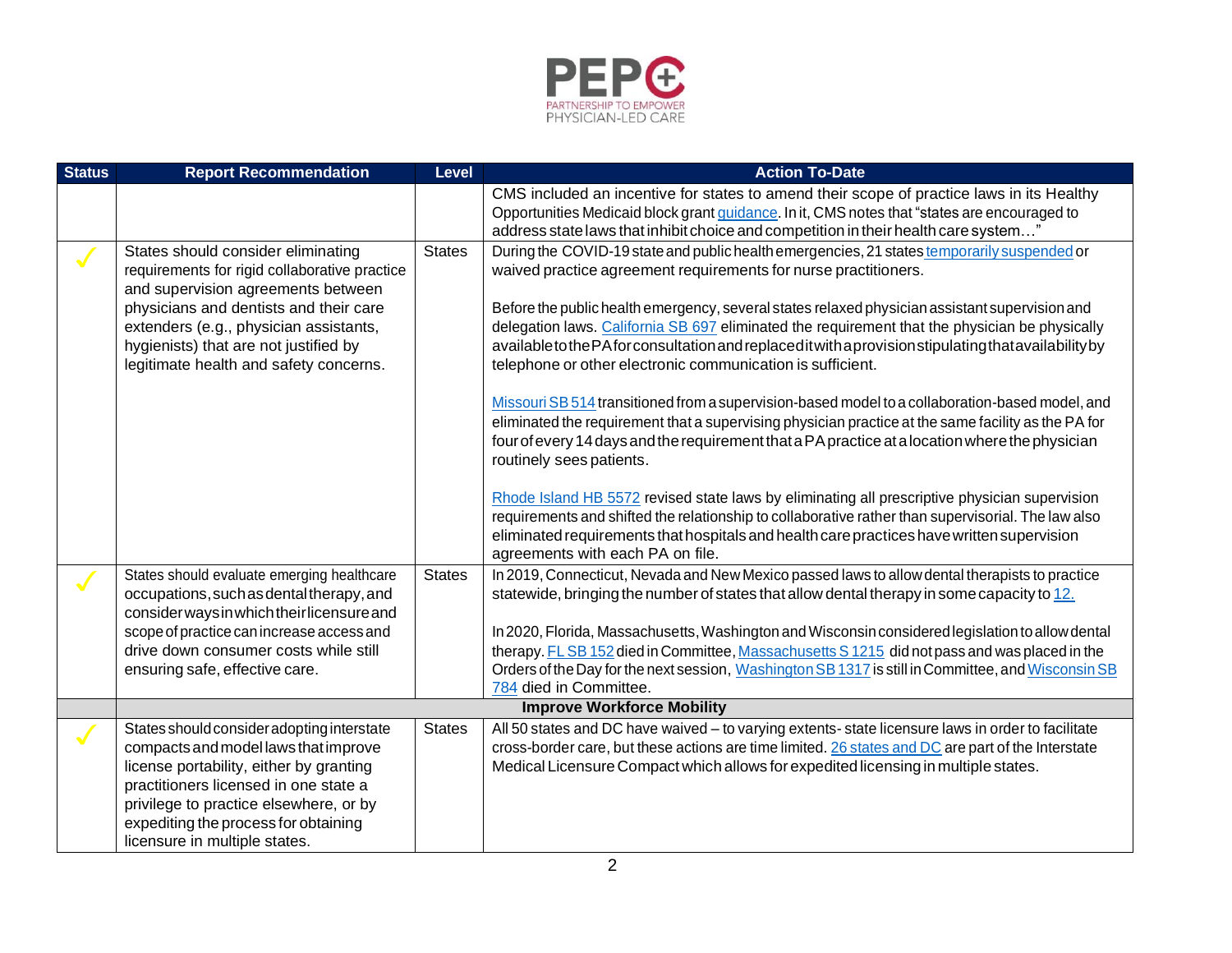

| <b>Status</b> | <b>Report Recommendation</b>                                                       | <b>Level</b>  | <b>Action To-Date</b>                                                                                  |
|---------------|------------------------------------------------------------------------------------|---------------|--------------------------------------------------------------------------------------------------------|
|               | The federal government should consider                                             | Federal       | Through the PHE, CMS temporarily waived Medicare and Medicaid requirements that out-of-state           |
|               | legislative and administrative proposals to                                        |               | practitioners be licensed in the state where they are providing services.                              |
|               | encourage the formation of interstate                                              |               |                                                                                                        |
|               | compacts or model laws that would allow                                            |               | In August 2020, Sens. Murphy (D-CT) and Blunt (R-MO) introduced the Temporary Reciprocity to           |
|               | practitionerstomoreeasilymoveacross                                                |               | Ensure access to Treatment (TREAT) Act, which would provide temporary licensing reciprocity for all    |
|               | statelines, thereby encouraging greater                                            |               | practitioners or professionals, in all states for all types of services during the COVID-19 response   |
|               | mobility of health care service providers.                                         |               | and for future national emergencies. It has not yet advanced.                                          |
|               |                                                                                    |               | <b>Facilitate Telehealth to Improve Patient Access</b>                                                 |
|               | States should consider adopting licensure                                          | <b>States</b> | During the PHE, all 50 states and D.C. have waived-to varying extents-state licensure laws in          |
|               | compacts or model laws that improve                                                |               | order to facilitate cross-border care. Idaho's Governor signed an executive order asking the state     |
|               | license portability by allowing healthcare                                         |               | agencies to finalize permanent rule changes to the Idaho Legislature, including licensure, in January  |
|               | providers to more easily practice in multiple                                      |               | of 2021.                                                                                               |
|               | states, thereby creating additional                                                |               |                                                                                                        |
|               | opportunities for telehealth practice.                                             |               |                                                                                                        |
|               | Interstate licensure compacts and model<br>laws should foster the harmonization of |               |                                                                                                        |
|               |                                                                                    |               |                                                                                                        |
|               | state licensure standards and approaches to<br>telehealth.                         |               |                                                                                                        |
|               | States and the federal government should                                           | <b>Both</b>   | Through the PHE, CMS eliminated the current originating site and geographic restrictions in            |
|               | explore legislative and administrative                                             |               | Medicare FFS, allowing telehealth services to be reimbursed when provided in patients' homes and       |
|               | proposals modifying reimbursement policies                                         |               | in urban areas. CMS also expanded Medicare FFS payment for 80 additional telehealth services and       |
|               | that prohibit or impede alternatives to in-                                        |               | expanded the list of practitioners able to furnish telehealth services. At the end of the PHE, current |
|               | person services, including covering                                                |               | restrictions on billing for Medicare FFS telehealth services will resume; however, CMS has proposed    |
|               | telehealth services when they are an                                               |               | to permanently add several codes to the list of reimbursable telehealth codes. Bipartisan legislation  |
|               | appropriate form of care delivery. In                                              |               | in the House of Representatives, the Protecting Access to Post-COVID-19 Telehealth Act of 2020 (HR     |
|               | particular, Congress should consider                                               |               | 7663) would remove geographic requirements and allow Medicare beneficiaries to receive                 |
|               | proposals modifying geographic location                                            |               | telehealth services in their homes.                                                                    |
|               | and originating site requirements in                                               |               |                                                                                                        |
|               | Medicare fee-for-service that restrict the                                         |               | Telehealth reimbursement policies vary from state to state and if the state Medicaid program has       |
|               | availability of telehealth services to                                             |               | managed care, telehealth reimbursement can vary from plan-to-plan. To-date, 51 state Medicaid          |
|               | Medicare beneficiaries in their homes and in                                       |               | programs (including DC) have issued specific guidance to expand coverage and access to telehealth      |
|               | most geographic areas.                                                             |               | in response to the pandemic, 43 states have temporary payment parity for at least some telehealth      |
|               |                                                                                    |               | services compared to face to face services, and 20 states have issued guidance to waive or lower       |
|               |                                                                                    |               | telehealth copayments.                                                                                 |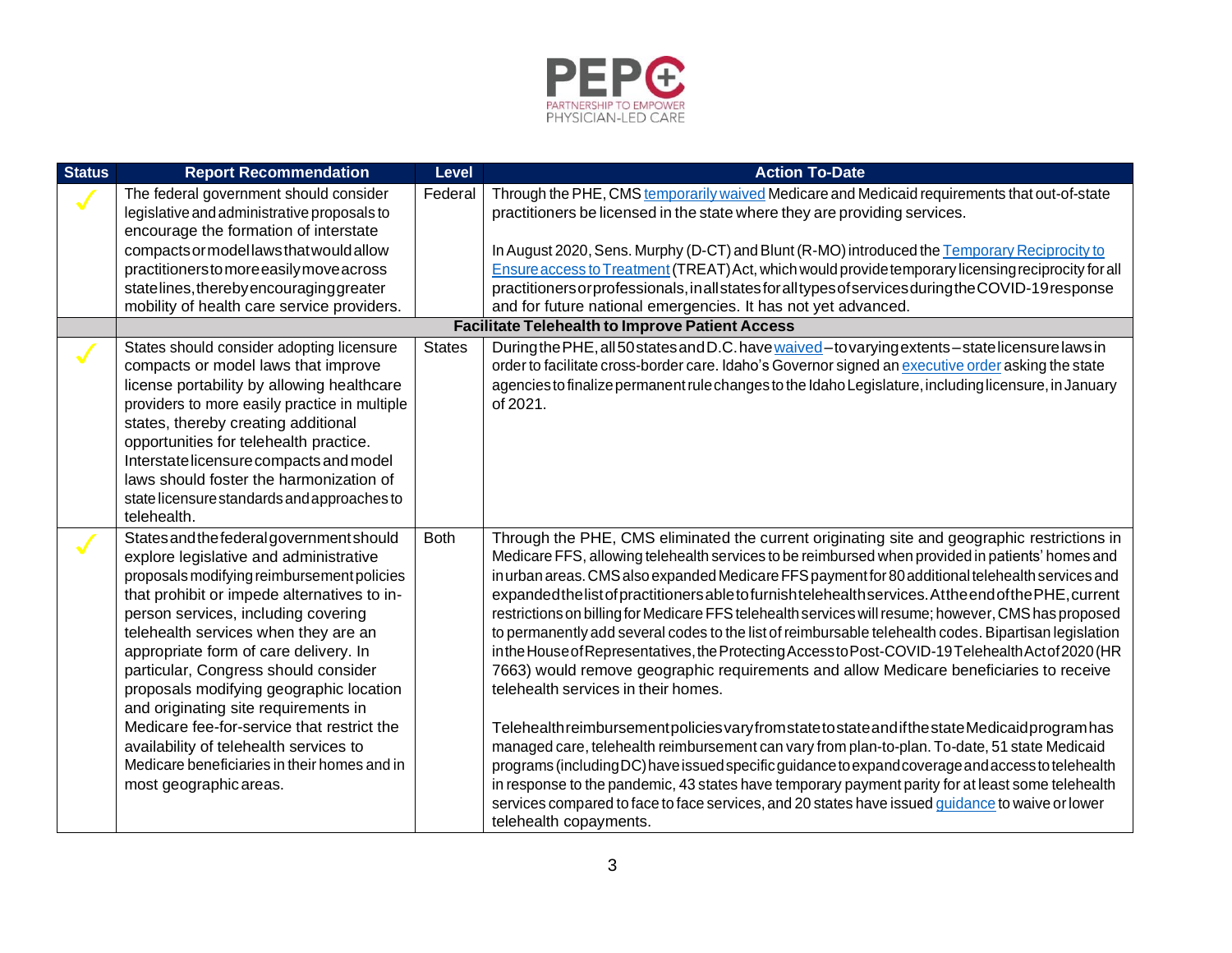

| <b>Status</b> | <b>Report Recommendation</b>                                                                                                                                                                                                                                                                                                                                                                          | <b>Level</b>  | <b>Action To-Date</b>                                                                                                                                                                                                                                                                                                                                                                                                                                                                                                                                                                                                                                                                                                                                                                                                                                        |
|---------------|-------------------------------------------------------------------------------------------------------------------------------------------------------------------------------------------------------------------------------------------------------------------------------------------------------------------------------------------------------------------------------------------------------|---------------|--------------------------------------------------------------------------------------------------------------------------------------------------------------------------------------------------------------------------------------------------------------------------------------------------------------------------------------------------------------------------------------------------------------------------------------------------------------------------------------------------------------------------------------------------------------------------------------------------------------------------------------------------------------------------------------------------------------------------------------------------------------------------------------------------------------------------------------------------------------|
|               | Statesgenerallyshould considerallowing<br>individual healthcare providers and payers<br>to mutually determine whether and when it<br>is safe and appropriate to provide telehealth<br>services, including when there has not been<br>a prior in-person visit.                                                                                                                                         | <b>States</b> | 16 states have waived the requirement for an existing patient-provider relationship and allowing a<br>relationship to be established via telehealth for either the duration of the publichealth emergency<br>or state emergency.                                                                                                                                                                                                                                                                                                                                                                                                                                                                                                                                                                                                                             |
|               | Congress and other policymakers should<br>increase opportunities for license portability<br>through policies that maintain<br>accountability and disciplinary mechanisms,<br>including permitting licensed professionals<br>to provide telehealth service to out of state<br>patients.                                                                                                                | Federal       | Through the PHE, CMS temporarily waived Medicare and Medicaid requirements that out-of-state<br>practitioners be licensed in the state where they are providing services. However, the 1135 waiver<br>granted by CMS still requires states to take direct action as the waiver does not have the effect of<br>waiving state or local licensure requirements unless waived by the state.<br>These flexibilities expire when the PHE ends; no permanent action has been taken.<br>In August 2020, Sens. Murphy (D-CT) and Blunt (R-MO) introduced the Temporary Reciprocity to<br>Ensure access to Treatment (TREAT) Act, which would provide temporary licensing reciprocity for all<br>practitioners or professionals, in all states for all types of services during the COVID-19 response<br>and for future national emergencies. It has not yet advanced. |
|               |                                                                                                                                                                                                                                                                                                                                                                                                       |               | <b>Ease Restrictions on Foreign Trained Doctors</b>                                                                                                                                                                                                                                                                                                                                                                                                                                                                                                                                                                                                                                                                                                                                                                                                          |
|               | HHS, in coordination with Accreditation<br>Council for Graduate Medical Education,<br>should identify foreign medical residency<br>programs comparable in quality and rigor to<br>American programs. Graduates of such<br>equivalent programs should be granted<br>"residency waivers," allowing them to forgo<br>completing an American residency and<br>instead apply directly for state licensure. | Federal       | In May 2020, the Trump Administration and US Citizenship and Immigration Services (USCIS) waived<br>certain visa restrictions so that foreign doctors in the Conrad 30 program assigned to rural<br>communities may practice telehealth outside their approved locations during the PHE. No<br>permanent actions has been taken.                                                                                                                                                                                                                                                                                                                                                                                                                                                                                                                             |
|               | States should create an expedited pathway<br>for highly qualified, foreign trained doctors<br>seekinglicensure who have completed a<br>residency program equivalent to an<br>American GME program.                                                                                                                                                                                                    | <b>States</b> | During the PHE:<br>New Jersey issued temporary, emergency licensees to foreign-licensed physicians to provide<br>$\bullet$<br>essential healthcare services during the PHE.<br>New York issued a temporary suspension allowing graduates of foreign medical schools having<br>atleastoneyearofgraduatemedicaleducationtoprovidepatientcareinhospitalsandobtain<br>limited permits. Massachusetts issued an executive order requiring the Board of Registration in<br>Medicine to allow international medical school graduates who have completed at least two                                                                                                                                                                                                                                                                                                |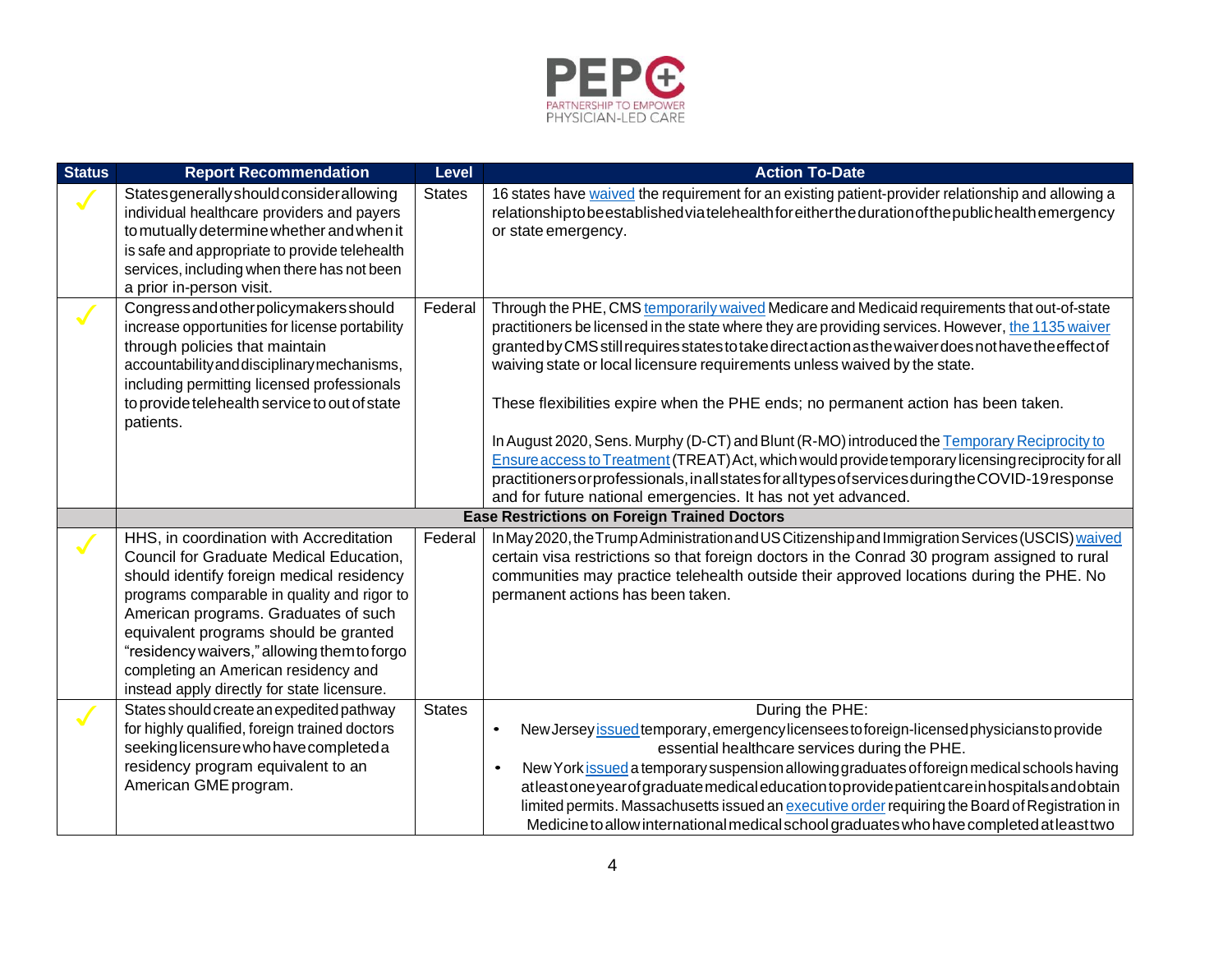

| <b>Status</b> | <b>Report Recommendation</b>                                                                                                                                                                                                                                                                                                                                                                                                                                                                                                      | Level   | <b>Action To-Date</b>                                                                                                                                                                                                                                                                                                                                                                                                                                                                                                                                                              |
|---------------|-----------------------------------------------------------------------------------------------------------------------------------------------------------------------------------------------------------------------------------------------------------------------------------------------------------------------------------------------------------------------------------------------------------------------------------------------------------------------------------------------------------------------------------|---------|------------------------------------------------------------------------------------------------------------------------------------------------------------------------------------------------------------------------------------------------------------------------------------------------------------------------------------------------------------------------------------------------------------------------------------------------------------------------------------------------------------------------------------------------------------------------------------|
|               |                                                                                                                                                                                                                                                                                                                                                                                                                                                                                                                                   |         | years of postgraduate medical trainings (residencies) in an accredited U.S. program to apply for<br>a license and to expedite the approval process for them until the end of the state of<br>emergency.<br>Colorado issued an executive order creating pathways for internationally trained nurses and<br>$\bullet$<br>doctors to provide healthcare services in response to the pandemic.<br>Nevada issued an executive order authorizing the waiver of licensing requirements for a wide<br>$\bullet$<br>range of medical services providers with training from another country. |
|               |                                                                                                                                                                                                                                                                                                                                                                                                                                                                                                                                   |         | Note - these are temporary changes, and will likely sunset at the end of the PHE.                                                                                                                                                                                                                                                                                                                                                                                                                                                                                                  |
|               |                                                                                                                                                                                                                                                                                                                                                                                                                                                                                                                                   |         | <b>Streamline Federal Funding of Medical Education</b>                                                                                                                                                                                                                                                                                                                                                                                                                                                                                                                             |
|               | As proposed in the FY 2019 President's<br>Budget, the federal government should<br>streamline federal HHS spending on GME<br>into a single GME grant program. The<br>budget proposal also provides the Secretary<br>with the authority to modify amounts<br>distributed to hospitals based on the<br>proportion of residents training in priority<br>specialties or programs and based on other<br>criteria identified by the Secretary, including<br>addressing healthcare professional<br>shortages and educational priorities. | Federal | CMS Administrator Verma noted that enacting this proposal would require legislative action; no<br>action to-date.                                                                                                                                                                                                                                                                                                                                                                                                                                                                  |
|               | The Administration should continue the<br>work done by the HRSA's National Center<br>for Health Workforce Analysis, which<br>studies U.S. physician supply needs across<br>specialties and geographic areas. HRSA<br>should launch a study that will also assess:<br>The Administration's workforce<br>development programs.<br>Gaps between existing programs<br>and future workforce needs and<br>identifying actions needed to<br>address them.                                                                                | Federal | No public action to date.                                                                                                                                                                                                                                                                                                                                                                                                                                                                                                                                                          |
|               |                                                                                                                                                                                                                                                                                                                                                                                                                                                                                                                                   |         | <b>Repeal or Scale Back CON and COPA Requirements</b>                                                                                                                                                                                                                                                                                                                                                                                                                                                                                                                              |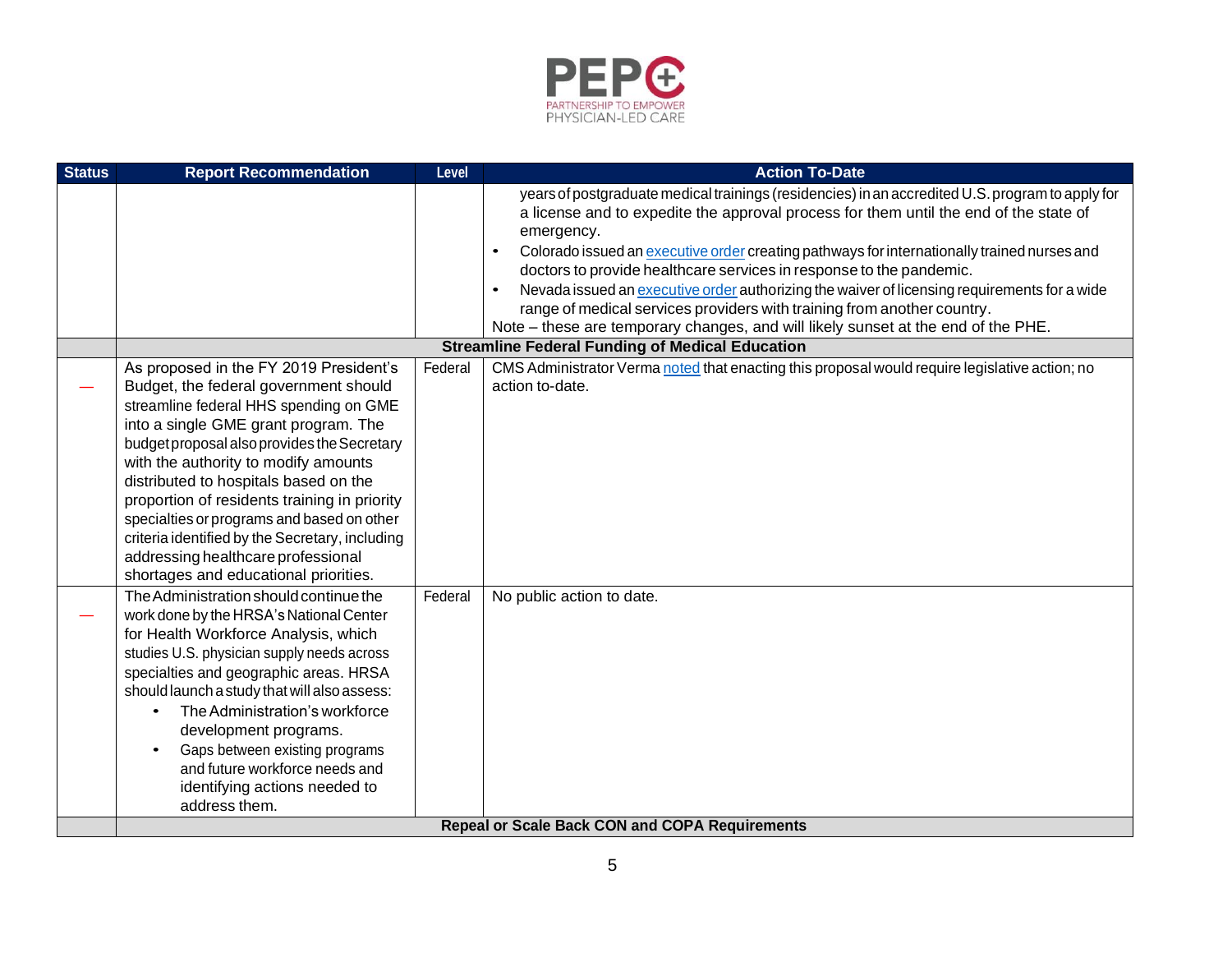

| <b>Status</b> | <b>Report Recommendation</b>                                                                                                                                                                                                                                                 | Level         | <b>Action To-Date</b>                                                                                                                                                                                                                                                                                                                                                                                                                                                                                                                                                                                                                                                                                                                                                                                                                                                                                                                                                                                                                                                                                                                                                                                                                                                                                                                                           |
|---------------|------------------------------------------------------------------------------------------------------------------------------------------------------------------------------------------------------------------------------------------------------------------------------|---------------|-----------------------------------------------------------------------------------------------------------------------------------------------------------------------------------------------------------------------------------------------------------------------------------------------------------------------------------------------------------------------------------------------------------------------------------------------------------------------------------------------------------------------------------------------------------------------------------------------------------------------------------------------------------------------------------------------------------------------------------------------------------------------------------------------------------------------------------------------------------------------------------------------------------------------------------------------------------------------------------------------------------------------------------------------------------------------------------------------------------------------------------------------------------------------------------------------------------------------------------------------------------------------------------------------------------------------------------------------------------------|
|               | States should consider repeal of Certificate<br>of Need (CON) statutes or, at a minimum,<br>significantly scale back the scope of their<br>CON regimes, for example by ensuring that<br>competitors of CON applicants cannot weigh<br>in on theseapplications.               | <b>States</b> | Recently several states have enacted new laws or policies related to CON in the wake of COVID-19.<br>Alabama Governor temporarily suspended the state's CON program after issuing an executive<br>order in late April related to the COVID-19 pandemic.<br>Connecticut temporarily suspended its CON laws in March, but has taken no permanent action<br>to repeal CON laws.<br>New Jersey waived its CON laws temporarily in March, but has taken no permanent actions to<br>repeal the laws.<br>New York Governor Andrew Cuomo suspended CON laws for projects deemed necessary for a<br>COVID-19 response in March, but has taken no long-term actions to repeal the laws.<br>Oklahoma suspended its CON program temporarily for hospital beds in April, but has taken no<br>long-term actions to repeal the laws.<br>Rhode Island suspended its CON program temporarily in April, but has taken no long-term<br>actions to repeal the laws.<br>Tennessee has suspended its CON program temporarily to aid in COVID-19 response.<br>$\overline{\phantom{a}}$<br>Virginia suspended its CON program temporarily to combat COVID-19.<br>$\overline{\phantom{a}}$<br>Florida's legislature repealed a portion of its CON law in June 2019.<br>This article provides a state by state overview of actions to repeal or modify CON laws between<br>2018 and 2020. |
|               | The FTC and its staff should make<br>appropriate policy recommendations after<br>completing ongoing research on the<br>benefits and disadvantages of CON and<br>COPA statutes and regimes.                                                                                   | Federal       | In June 2019, FTC held a meeting to assess the impact of COPAs in healthcare markets. While no<br>recommendations were issued, information presented during the meeting found that during the<br>COPA period, COPA was effective in constraining prices.<br>In October 2019, the FTC announced it had issued orders to 5 health insurance companies and 2<br>health systems to provide information to study the effects of COPAs on price, quality, access and<br>innovation.                                                                                                                                                                                                                                                                                                                                                                                                                                                                                                                                                                                                                                                                                                                                                                                                                                                                                   |
|               | States should discontinue the use of COPAs<br>to shield anti-competitive provider<br>collaborations and mergers from antitrust<br>scrutiny in the absence of any clear<br>evidence that these regulatory schemes<br>produce better results than market-based<br>competition. | <b>States</b> | No action to date.                                                                                                                                                                                                                                                                                                                                                                                                                                                                                                                                                                                                                                                                                                                                                                                                                                                                                                                                                                                                                                                                                                                                                                                                                                                                                                                                              |
|               |                                                                                                                                                                                                                                                                              |               | Amend Federal Trade Commission (FTC) Jurisdiction Over Nonprofits                                                                                                                                                                                                                                                                                                                                                                                                                                                                                                                                                                                                                                                                                                                                                                                                                                                                                                                                                                                                                                                                                                                                                                                                                                                                                               |
|               | Congress should amend the FTC Act to<br>extend FTC's jurisdiction to nonprofit                                                                                                                                                                                               | Federal       | No public action to-date.                                                                                                                                                                                                                                                                                                                                                                                                                                                                                                                                                                                                                                                                                                                                                                                                                                                                                                                                                                                                                                                                                                                                                                                                                                                                                                                                       |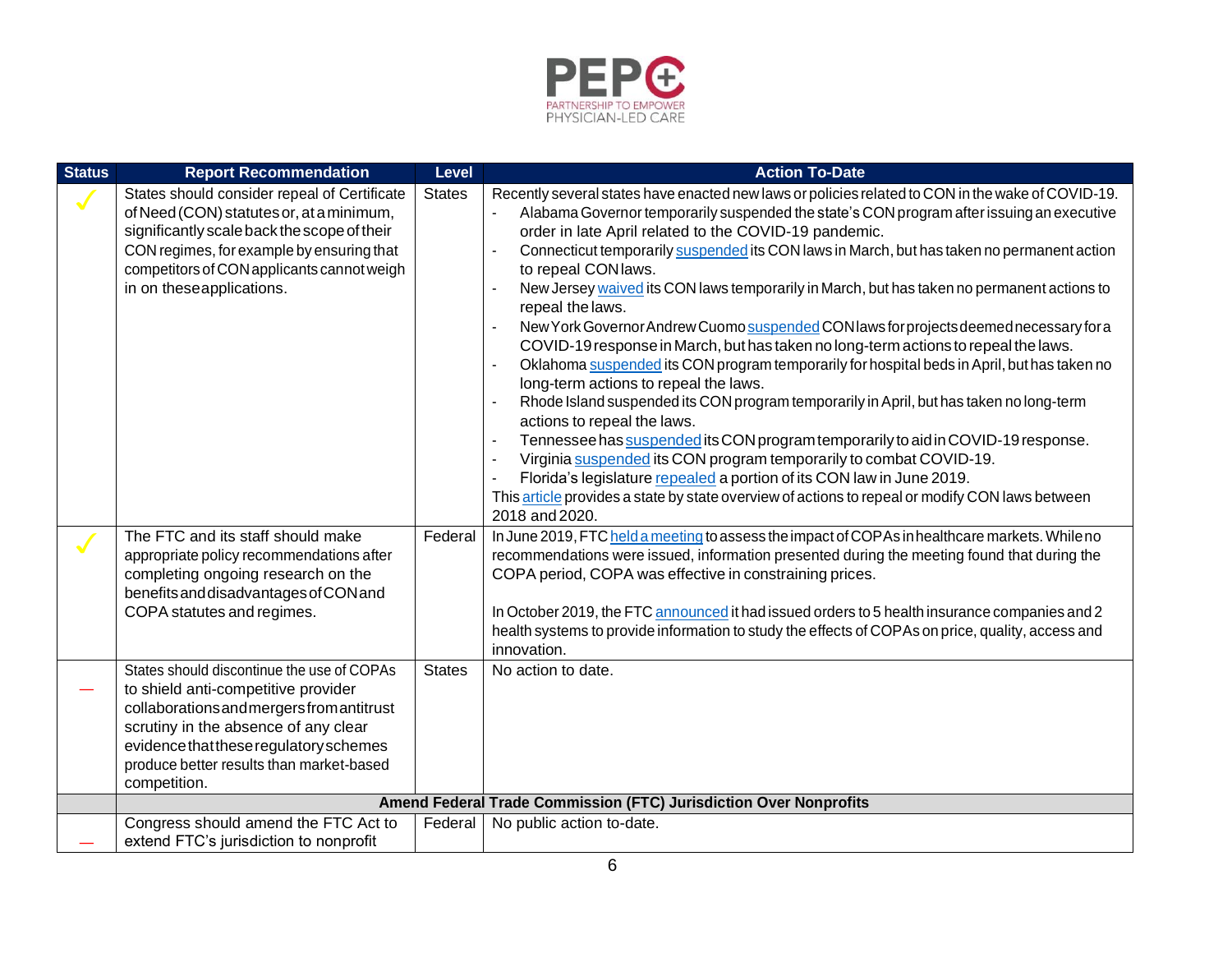

| <b>Status</b> | <b>Report Recommendation</b>                                                                                                                                                                                                                    | <b>Level</b>  | <b>Action To-Date</b>                                                                                                                                                                                                                                                                                                                                                                                                                                                                                                                                                                                                                                                                                                                                                                                                                                                                                                                                                                                                                                                                                                                                                                                                                                                                                                                                               |
|---------------|-------------------------------------------------------------------------------------------------------------------------------------------------------------------------------------------------------------------------------------------------|---------------|---------------------------------------------------------------------------------------------------------------------------------------------------------------------------------------------------------------------------------------------------------------------------------------------------------------------------------------------------------------------------------------------------------------------------------------------------------------------------------------------------------------------------------------------------------------------------------------------------------------------------------------------------------------------------------------------------------------------------------------------------------------------------------------------------------------------------------------------------------------------------------------------------------------------------------------------------------------------------------------------------------------------------------------------------------------------------------------------------------------------------------------------------------------------------------------------------------------------------------------------------------------------------------------------------------------------------------------------------------------------|
|               | healthcare entities to prevent unfair                                                                                                                                                                                                           |               |                                                                                                                                                                                                                                                                                                                                                                                                                                                                                                                                                                                                                                                                                                                                                                                                                                                                                                                                                                                                                                                                                                                                                                                                                                                                                                                                                                     |
|               | methods of competition.                                                                                                                                                                                                                         |               |                                                                                                                                                                                                                                                                                                                                                                                                                                                                                                                                                                                                                                                                                                                                                                                                                                                                                                                                                                                                                                                                                                                                                                                                                                                                                                                                                                     |
|               |                                                                                                                                                                                                                                                 |               | <b>Scrutinize Non-Compete Clauses and Other Restrictive Covenants</b>                                                                                                                                                                                                                                                                                                                                                                                                                                                                                                                                                                                                                                                                                                                                                                                                                                                                                                                                                                                                                                                                                                                                                                                                                                                                                               |
|               | States should scrutinize restrictive<br>covenants such as non-compete clauses,<br>particularly their impact on patient access to<br>care and on the supply of providers.                                                                        | <b>States</b> | During the 2019-2020 legislative session, at least six state legislatures considered outright<br>prohibitions on non-compete clauses for health care providers or limits on their enforceability. In<br>most states, lawmakers sought to limit the applicability of restrictive covenants, and most nullify<br>any agreement that would impose a restriction based on distance or geographic area.<br>Indiana SB 0423 (enrolled) would make physician noncompete agreements to only be<br>$\bullet$<br>enforceable by meeting certain provisions.<br>Rhode Island H7530 (introduced) expands the rights of physician assistants and prohibits non-<br>$\bullet$<br>compete clauses that exceed five years with regard to the purchase and sale of a practice.<br>Kentucky HB 86 (introduced) would create a new statute to make non-complete provisions in<br>$\bullet$<br>physician and osteopath employment contracts void and unenforceable, except in limited<br>circumstances.<br>New Jersey A4003 (introduced) restricts the use of restrictive employment covenants for<br>$\bullet$<br>physicians and nurses.<br>Connecticut SB0143 (introduced) would prohibit non-compete covenants for physicians.<br>$\bullet$<br>Pennsylvania HB 601 (introduced) would limit restrictive covenants in health care practitioner<br>$\bullet$<br>employment agreements. |
|               |                                                                                                                                                                                                                                                 |               | <b>Scrutinize Any-Willing-Provider Laws</b>                                                                                                                                                                                                                                                                                                                                                                                                                                                                                                                                                                                                                                                                                                                                                                                                                                                                                                                                                                                                                                                                                                                                                                                                                                                                                                                         |
|               | Federal and state policymakers should                                                                                                                                                                                                           | <b>Both</b>   | No federal action to date.                                                                                                                                                                                                                                                                                                                                                                                                                                                                                                                                                                                                                                                                                                                                                                                                                                                                                                                                                                                                                                                                                                                                                                                                                                                                                                                                          |
|               | carefully scrutinize the impact on<br>competition and consumers of AWP laws,<br>rules, and proposals, along with other<br>restraints on network formation and<br>selective contracting.                                                         |               | Since 2018, Arkansas enacted legislation that would require a health insurer to contract with a<br>licensed health care provider if the provider is permitted to participate in Medicare, Medicaid, or<br>any other federal health benefit plan. Meanwhile, Oregon revised its regulations to provide more<br>flexibility.                                                                                                                                                                                                                                                                                                                                                                                                                                                                                                                                                                                                                                                                                                                                                                                                                                                                                                                                                                                                                                          |
|               |                                                                                                                                                                                                                                                 |               | <b>Loosen Network Adequacy Requirements</b>                                                                                                                                                                                                                                                                                                                                                                                                                                                                                                                                                                                                                                                                                                                                                                                                                                                                                                                                                                                                                                                                                                                                                                                                                                                                                                                         |
|               | The Administration should continue to<br>provide flexible network adequacy<br>standards for Medicare Advantage and<br>other federally sponsored programs and<br>avoid stringent requirements that are not<br>conducive to innovation and modern | Federal       | The Calendar Year 2021 MA and Part D final rule codifies policy previously modified through<br>guidance establishing standards for network adequacy. The final rule also made modifications to<br>network adequacy policy, including by providing certain flexibilities for plans that offer telehealth or<br>in states with Certificate of Needs laws or "other state-imposed anti-competitive restrictions."<br>The HHS Rural Action Plan, released in September 2020, calls for HHS to develop new flexibility for<br>MAplanstoimprove access to managed care options in rural areas through changes in network                                                                                                                                                                                                                                                                                                                                                                                                                                                                                                                                                                                                                                                                                                                                                  |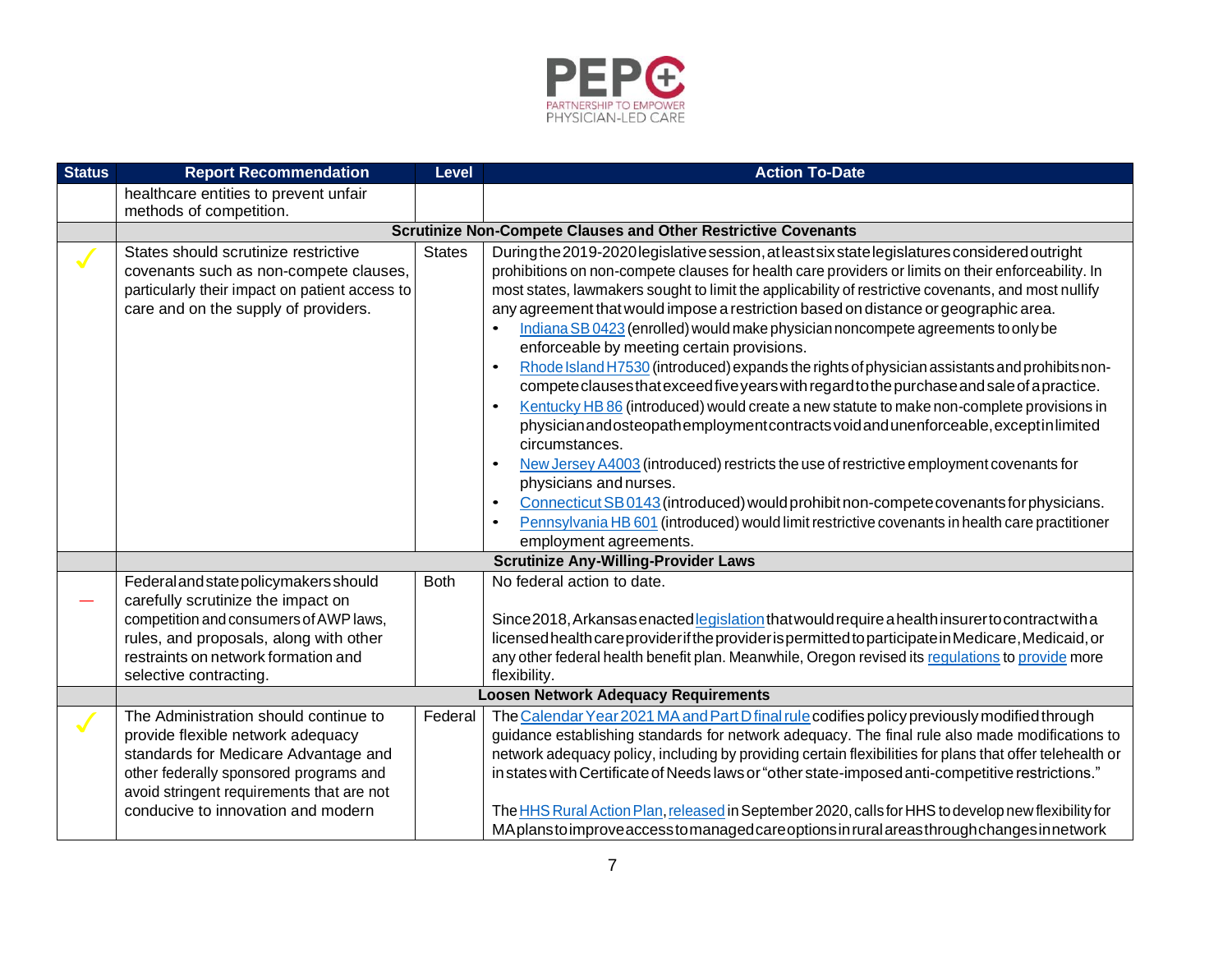

| <b>Status</b> | <b>Report Recommendation</b>                                                                                                                                 | Level         | <b>Action To-Date</b>                                                                                                                                                                                                                                                                                                                                                                                                                                                                                                                                                                                                                                                                                                                                                                                                                                                                                                                                                                                                                                                                                                                                                                                   |
|---------------|--------------------------------------------------------------------------------------------------------------------------------------------------------------|---------------|---------------------------------------------------------------------------------------------------------------------------------------------------------------------------------------------------------------------------------------------------------------------------------------------------------------------------------------------------------------------------------------------------------------------------------------------------------------------------------------------------------------------------------------------------------------------------------------------------------------------------------------------------------------------------------------------------------------------------------------------------------------------------------------------------------------------------------------------------------------------------------------------------------------------------------------------------------------------------------------------------------------------------------------------------------------------------------------------------------------------------------------------------------------------------------------------------------|
|               | medicine and that do not allow states<br>flexibility to meet their specific needs.                                                                           |               | adequacy assessments for MA plans and to take into account the impact of telehealth providers in<br>contracted networks.                                                                                                                                                                                                                                                                                                                                                                                                                                                                                                                                                                                                                                                                                                                                                                                                                                                                                                                                                                                                                                                                                |
|               |                                                                                                                                                              |               | CMS proposed changes to network adequacy requirements in the November 2018 Medicaid<br>Managed Care rule, removing the requirement that states use time and distance standards to<br>ensure provider network adequacy and instead letting states choose any quantitative standard. This<br>proposed rule has not yet been finalized.                                                                                                                                                                                                                                                                                                                                                                                                                                                                                                                                                                                                                                                                                                                                                                                                                                                                    |
|               |                                                                                                                                                              |               | CMS' final 2019 Notice of Benefit and Payment Parameters includes standards for issuers and<br>exchanges providing clear authority to the states to determine network adequacy in their QHP<br>certification reviews.                                                                                                                                                                                                                                                                                                                                                                                                                                                                                                                                                                                                                                                                                                                                                                                                                                                                                                                                                                                   |
|               | States should consider loosening network<br>adequacy standards and avoid stringent<br>requirements.                                                          | <b>States</b> | CMS proposed the 2018 Medicaid Managed Care rule to reduce state administrative burden and<br>enhance the ability of states to manage their Medicaid and CHIP programs, including providing<br>states more flexibility to set meaningful network adequacy standards using quantitative standards<br>that can take into account new service delivery models like telehealth. The proposed rule would<br>removethe requirement that states use time and distance standards to ensure provider network<br>adequacy and instead let states choose any quantitative standard. The proposed rule has not been<br>finalized.<br>In 2018, California Department of Health Care Services (DHCS) submitted four network adequacy<br>certification documents to CMS to allow Medi-Cal Managed Care Plans that were unable to meet<br>one or more standards for network certification to be deemed conditionally compliant and have a<br>DCGS-approved temporary standard in place.<br>According to a September 2018 MACPAC report, few states have standalone network standards. 14<br>states have a draft or final contract strategy, while some provide a model contract or copies of an<br>actual MCO contract. |
|               |                                                                                                                                                              |               | <b>Loosen Insurance Rules and Mandates</b>                                                                                                                                                                                                                                                                                                                                                                                                                                                                                                                                                                                                                                                                                                                                                                                                                                                                                                                                                                                                                                                                                                                                                              |
|               | The Administration should continue to work<br>with Congress to enact legislation that<br>remedies key problems resulting from the                            | Federal       | Congress effectively eliminated the ACA's individual mandate in December 2017, but otherwise has<br>notmade substantive changes to the ACA's individual and small group market requirements.                                                                                                                                                                                                                                                                                                                                                                                                                                                                                                                                                                                                                                                                                                                                                                                                                                                                                                                                                                                                            |
|               | ACA, that promotes greater choice and<br>competition in healthcare markets, and that<br>produces a sustainable government<br>healthcare financing structure. |               | The Administration has made changes to Marketplace policies, including by cutting payments to<br>issuers for Cost-Sharing Reductions they are required to make, finalized regulations allowing for<br>expanded use of Association Health Plans (part of which were later vacated by federal courts),                                                                                                                                                                                                                                                                                                                                                                                                                                                                                                                                                                                                                                                                                                                                                                                                                                                                                                    |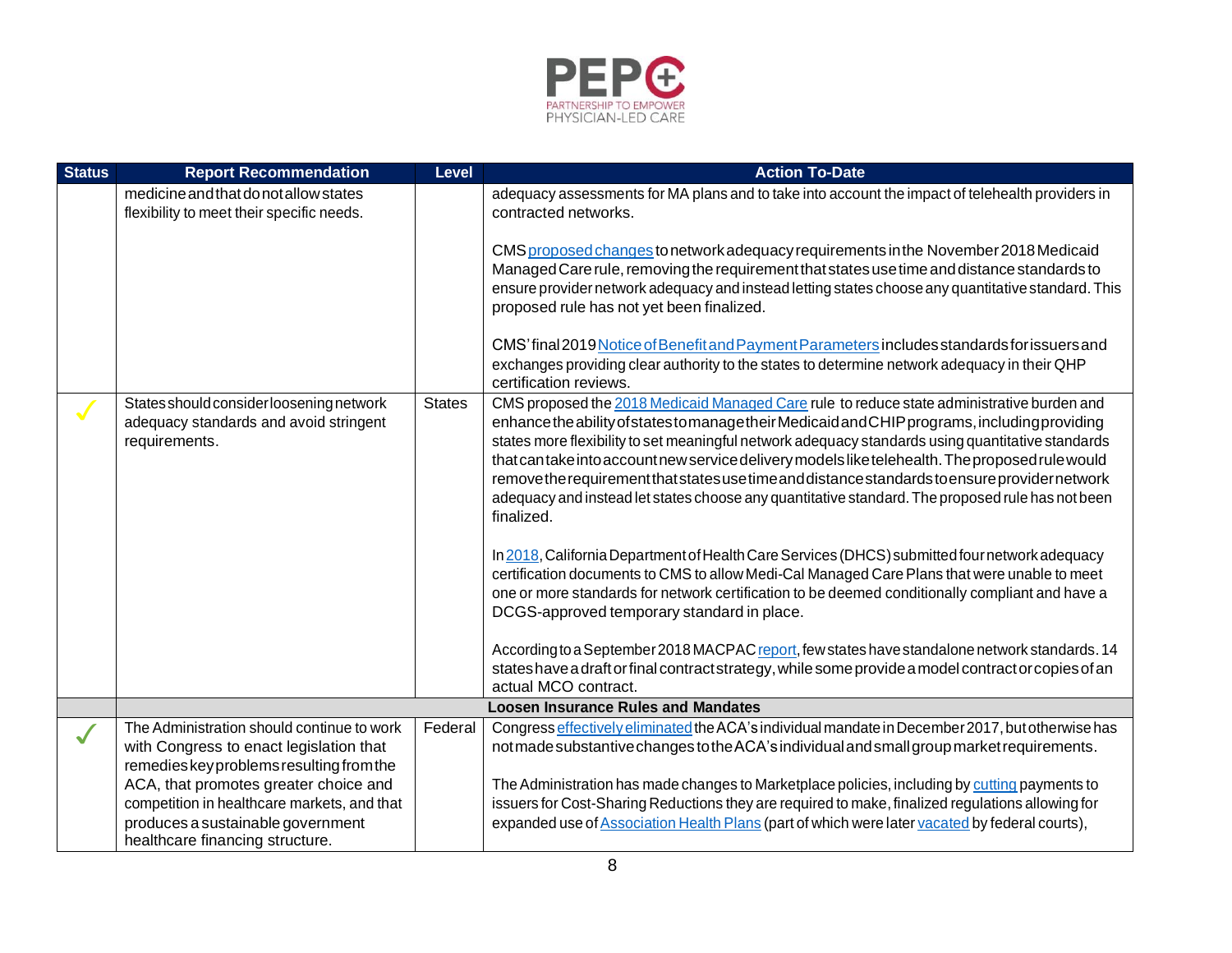

| <b>Status</b> | <b>Report Recommendation</b>                                                                                                                                                                                                                                                                                                                                      | <b>Level</b>  | <b>Action To-Date</b>                                                                                                                                                                                                                                           |
|---------------|-------------------------------------------------------------------------------------------------------------------------------------------------------------------------------------------------------------------------------------------------------------------------------------------------------------------------------------------------------------------|---------------|-----------------------------------------------------------------------------------------------------------------------------------------------------------------------------------------------------------------------------------------------------------------|
|               |                                                                                                                                                                                                                                                                                                                                                                   |               | short-term limited duration insurance, and health reimbursement arrangements, among other<br>policies.                                                                                                                                                          |
| $\checkmark$  | The Administration should provide states<br>with the maximum ability to expand<br>healthcarechoice and competition and<br>create a sustainable financing structure.                                                                                                                                                                                               | Federal       | CMS issued new 1332 guidance to states providing greater flexibility to reform their insurance<br>markets.                                                                                                                                                      |
|               | States should allow maximum consumer<br>choice and competition in their healthcare<br>markets, including through Association<br>Health Plans and short-term limited<br>duration insurance.                                                                                                                                                                        | <b>States</b> | Several states have passed legislation allowing for expanded use of Association Health Plans,<br>including Arizona, Florida, North Carolina, and Virginia.                                                                                                      |
|               | Congress should repeal the ACA's employer<br>mandate consistent with the FY 2019<br>President's Budget.                                                                                                                                                                                                                                                           | Federal       | No federal action to date.                                                                                                                                                                                                                                      |
|               |                                                                                                                                                                                                                                                                                                                                                                   |               | <b>Replace Restrictions on Physician-Owned Hospitals</b>                                                                                                                                                                                                        |
|               | Congress should consider repealing the ACA<br>changes to physician self-referral law that<br>limited physician-owned hospitals.                                                                                                                                                                                                                                   | Federal       | No direct action to lift the ACA's restrictions on physician-owned hospitals, however CMS and HHS<br>OIG have released proposed rules that would loosen restrictions related to physician self-referral<br>and the <b>Anti-Kickback Statute</b> , respectively. |
|               |                                                                                                                                                                                                                                                                                                                                                                   |               | <b>Reconsider Section 1557 of the ACA</b>                                                                                                                                                                                                                       |
|               | The Administration should reconsider<br>regulations authored under Section 1557 of<br>the ACA to ensure they donot create undue<br>administrative burdens and serve as<br>unnecessary barriers to entry that inhibit<br>competition.                                                                                                                              | Federal       | A federal judge has temporarily blocked a rule that would rescind ACA nondiscrimination<br>protections for transgender patients.                                                                                                                                |
|               |                                                                                                                                                                                                                                                                                                                                                                   |               | <b>Realign Incentives</b>                                                                                                                                                                                                                                       |
|               | Congress should expand consumers' abilities<br>to benefit from Health Savings Accounts<br>(HSAs), including by allowing a greater<br>number of plans (e.g., any plan with an<br>actuarial value below 70 percent) to be HSA-<br>qualified non-group premiums, allowing<br>Medicare beneficiaries in enrolled high-<br>deductible health plans to contribute to an | Federal       | Congress has introduced 15 bills expanding use and benefits from HSAs, but no legislation has been<br>passed in the 116 <sup>th</sup> Congress.                                                                                                                 |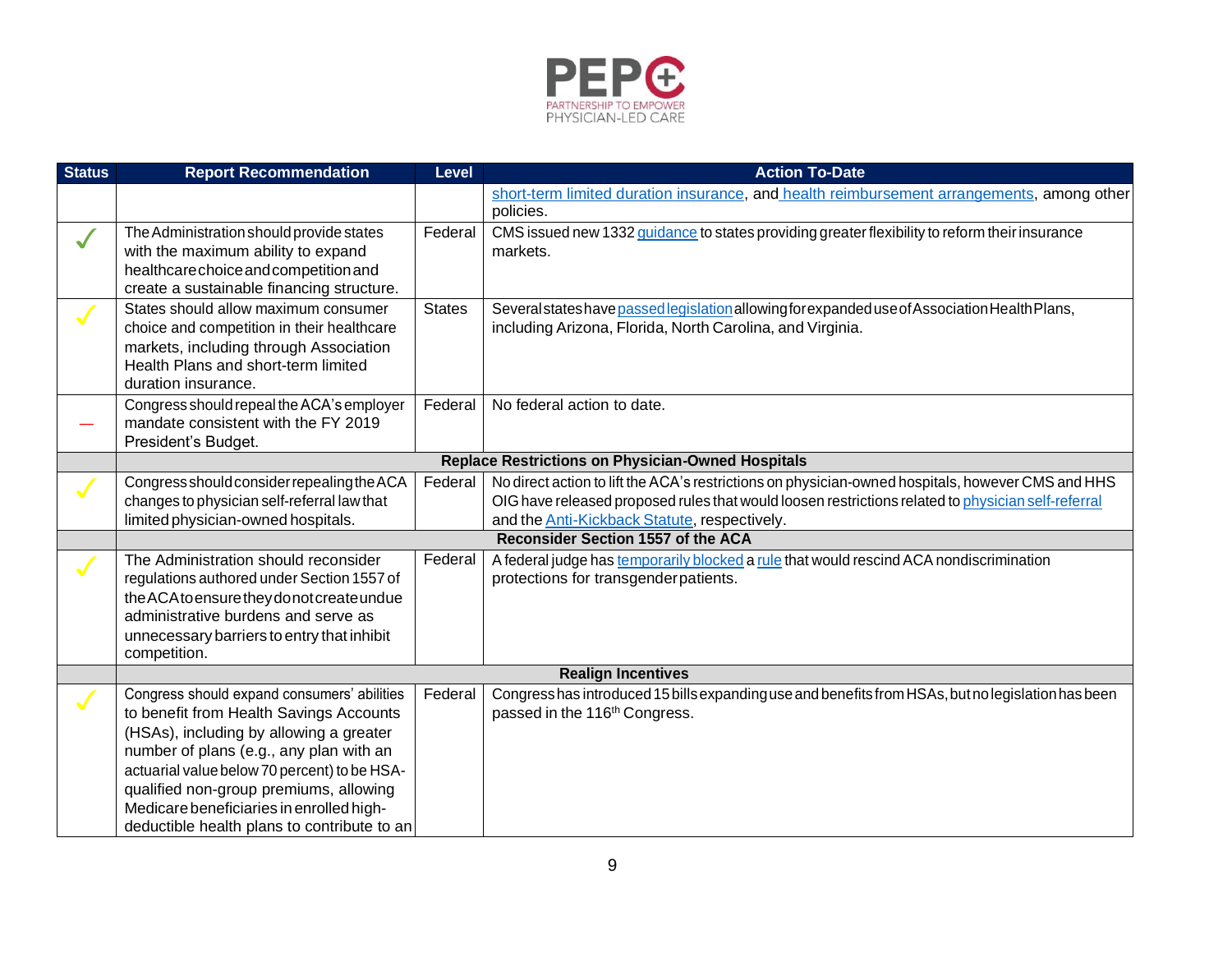

| <b>Status</b> | <b>Report Recommendation</b>                                                                                                                                                                                                                                                                   | Level   | <b>Action To-Date</b>                                                                                                                                                                                                                                                                                                                                                                                                                                                                                                                                                                                                                                                                                                                                                                           |
|---------------|------------------------------------------------------------------------------------------------------------------------------------------------------------------------------------------------------------------------------------------------------------------------------------------------|---------|-------------------------------------------------------------------------------------------------------------------------------------------------------------------------------------------------------------------------------------------------------------------------------------------------------------------------------------------------------------------------------------------------------------------------------------------------------------------------------------------------------------------------------------------------------------------------------------------------------------------------------------------------------------------------------------------------------------------------------------------------------------------------------------------------|
|               | HSA, and enabling consumers with HSAs to<br>enter into provider-consumer fixed-fee<br>arrangements, including direct primary care<br>arrangements.                                                                                                                                             |         |                                                                                                                                                                                                                                                                                                                                                                                                                                                                                                                                                                                                                                                                                                                                                                                                 |
|               | The Administration should explore ways to<br>administratively expand consumers' abilities<br>to benefit from HSAs, including by<br>interpreting preventive services to allow<br>HSA-qualified plans greater ability to cover<br>preventive low-cost treatments for chronic<br>conditions.      | Federal | President Trump issued an executive order in July 2019 urging the U.S. Department of the Treasury<br>toexpandHSAstoimproveaccesstolow-costhealthcare, likepreventative medical services or<br>devices such as insulin, inhalers, and statins, that will prevent patients' conditions from worsening.<br>The Treasury Department has also released guidance documents on high deductible plans and<br>expenses related to COVID-19 and changes to health care spending available under the CARES Act,<br>along with proposed regulations relating to section 213 of the Internal Revenue code regarding the<br>treatment of amounts paid for certain medical care arrangements, including direct primary care,<br>health sharing ministries and other government sponsored health care programs. |
|               | Consistent with Executive Order 13813, the<br>Administration should work through the<br>regulatory process to increase the usability<br>of HRAs, to expand employers' ability to<br>offer HRAs to their employees, and to allow<br>HRAs to be used in conjunction with non-<br>group coverage. | Federal | In October 2018, HHS, Treasury and Labor proposed a rule that would provide employers with<br>significant new flexibility in how they fund health coverage. The rule is effective as of August 19,<br>2019.                                                                                                                                                                                                                                                                                                                                                                                                                                                                                                                                                                                     |
|               |                                                                                                                                                                                                                                                                                                |         | <b>Delivery System Reform</b>                                                                                                                                                                                                                                                                                                                                                                                                                                                                                                                                                                                                                                                                                                                                                                   |
|               | The Administration should focus on<br>identifying alternative payment models that<br>allow free markets and patients to define<br>value, rather than rely on technical and<br>burdensome definitions invented in<br>Washington.                                                                | Federal | Although CMMI developed the Direct Contracting Model with the intent of allowing providers to<br>participate in a Medicare APM that "draws upon private sector approaches to risk-sharing<br>arrangements and payment with reduced administrative burden commensurate with the level of<br>downside risk," CMMI models writ large continue to be prescriptive in nature, thus limiting the<br>extent to which free markets and patients define value.                                                                                                                                                                                                                                                                                                                                           |
|               | The Administration should evaluate the best<br>metrics for measuring value and quality in<br>the healthcare sector, eliminating<br>unnecessary and potentially<br>counterproductive measures and reducing<br>the burden on providers.                                                          | Federal | HHS announced a quality summit in July 2019, bringing together industry stakeholders and<br>government leaders to discuss how current quality programs can be further evaluated, adapted,<br>and ultimately streamlined to deliver a value-based care model focused on improving outcomes.<br>This lead to the National Health Quality Roadmap<br>Initsproposed Calendar Year 2021 Medicare Physician Fee Schedule, CMS proposed to streamline<br>and align quality measurement for MIPS APMs and practices participating in MSSP. The new                                                                                                                                                                                                                                                      |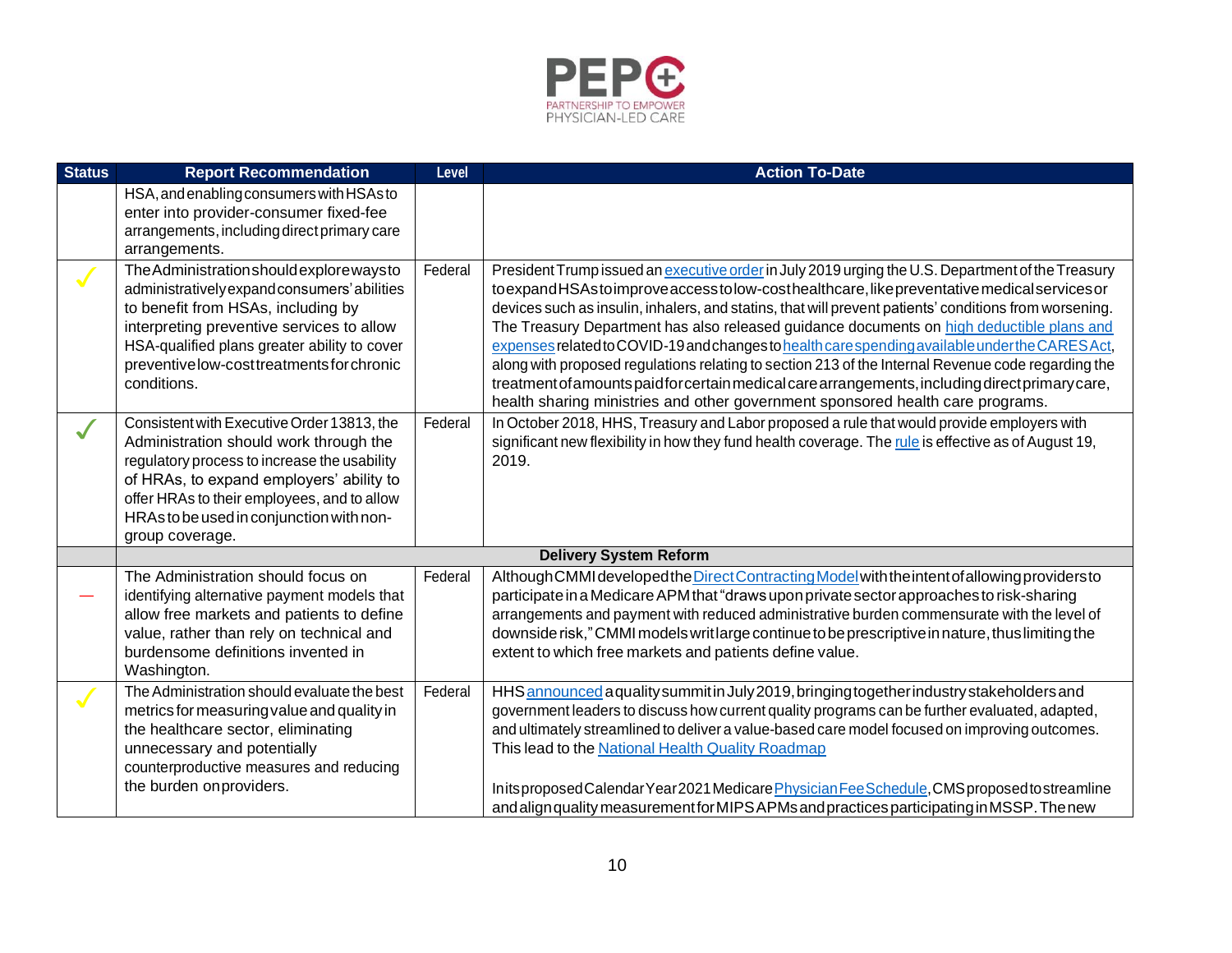

| <b>Status</b> | <b>Report Recommendation</b>                                                                                                                                                                                                                                                                                                                   | Level   | <b>Action To-Date</b>                                                                                                                                                                                                                                                                                                                                                                                                                                                                                                                                                                               |
|---------------|------------------------------------------------------------------------------------------------------------------------------------------------------------------------------------------------------------------------------------------------------------------------------------------------------------------------------------------------|---------|-----------------------------------------------------------------------------------------------------------------------------------------------------------------------------------------------------------------------------------------------------------------------------------------------------------------------------------------------------------------------------------------------------------------------------------------------------------------------------------------------------------------------------------------------------------------------------------------------------|
|               |                                                                                                                                                                                                                                                                                                                                                |         | Alternative Payment Model Performance Pathway (APP) evaluates practice performance based on<br>six measures. This is a first step to broader alignment across programs.                                                                                                                                                                                                                                                                                                                                                                                                                             |
|               | The Administration should ensure that<br>smaller physician and provider practices are<br>not unduly harmed by delivery system<br>reform and corresponding requirements.                                                                                                                                                                        | Federal | CMMI has sought to develop models, such as the CHART model, which intends to encourage<br>smaller or rural physician practices to take part in the MSSP program through an ACO<br>Transformation Track, or Primary Care First, that are geared towards smaller practices who provide<br>primary care services.<br>CMMI has also requested input on models that would not be an opportunity for smaller practices                                                                                                                                                                                    |
|               |                                                                                                                                                                                                                                                                                                                                                |         | andthat could result in consolidation in certain markets. One example is the Direct Contracting<br>Geographic Model option, for which an RFI was released in April 2017.                                                                                                                                                                                                                                                                                                                                                                                                                            |
|               | The Administration should ensure that these<br>delivery system reform models, which aim<br>to hold providers accountable to a set of<br>population-based metrics and total<br>spending, foster collaboration across<br>systems within a geographic area and do not<br>produce harmful consolidation, particularly<br>horizontal consolidation. | Federal | The CHART model is a delivery system reform model which holds both providers in ACOs and health<br>systems accountable based on a set of population-based metrics and fosters collaboration across<br>systems within a geographic area. The Pennsylvania Rural Hospital Model and the Vermont All<br>Payer ACO model are also delivery system reform models.                                                                                                                                                                                                                                        |
| $\checkmark$  | The Administration should pursue policies<br>and programs that encourage value,<br>competition, and choice, such as Medicare<br>Advantage, and move away from a fee-for-<br>service model.                                                                                                                                                     | Federal | CMS continues to develop new models like Direct Primary Care and CHART, which seek to<br>accelerate the shift towards value-based care for Medicare FFS clinicians. Additionally, CMS has<br>taken steps to promote the value of MA, such as by expanding the types of supplemental benefits<br>that plans can offer to beneficiaries as well as expanding supplemental benefits in MA-VBID and<br>Special Supplemental Benefits for the Chronically III                                                                                                                                            |
|               |                                                                                                                                                                                                                                                                                                                                                |         | <b>Positively Realigning Incentives Through Payment Reform</b>                                                                                                                                                                                                                                                                                                                                                                                                                                                                                                                                      |
|               | Congress should establish site neutral<br>paymentpoliciesbased on the anticipated<br>clinical needs and risk factors of the patient,<br>rather than the site of service. In delivering<br>these reforms, Congress should account for<br>differing levels of patient acuity.                                                                    | Federal | In the CY2019 and CY2020 Medicare OPPS rules, CMS finalized site neutral payment policies certain<br>hospital outpatient departments. Specifically, CMS plans to pay for services provided in non-<br>excepted, off-campus departments under the Medicare Physician, rather than the OPPS. Hospital<br>organizations have sued CMS, but lost an appeal in July 2020.<br>Additionally, in the proposed CY2021 OPPS, CMS proposes to phase-out the so-called "Inpatient<br>OnlyList," alist of services that require inpatient care, allowing such services to be provided in<br>outpatient settings. |
|               |                                                                                                                                                                                                                                                                                                                                                |         | Congress to-date has not passed legislation codifying the Administration's actions.                                                                                                                                                                                                                                                                                                                                                                                                                                                                                                                 |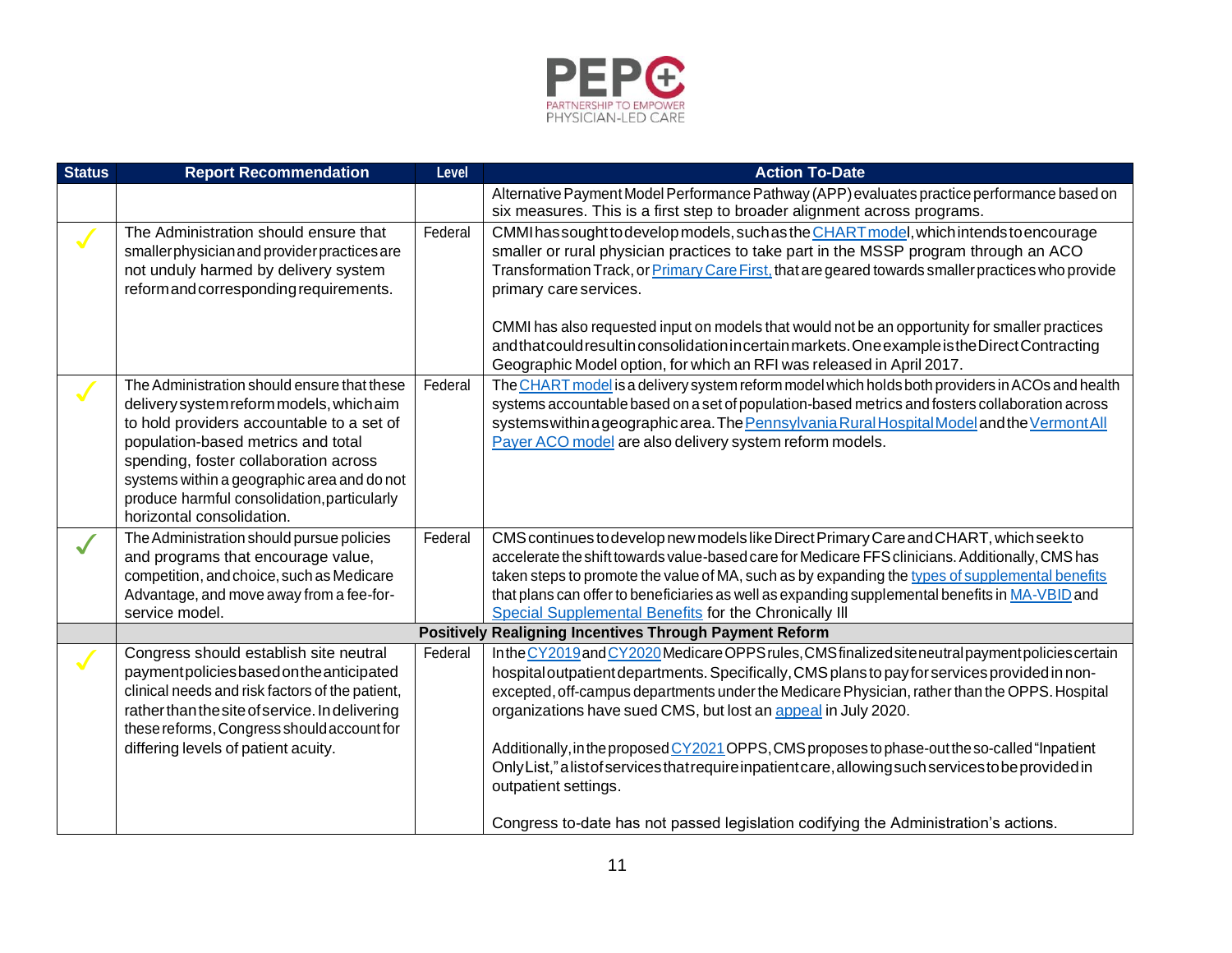

| <b>Status</b> | <b>Report Recommendation</b>                                            | <b>Level</b>  | <b>Action To-Date</b>                                                                                |
|---------------|-------------------------------------------------------------------------|---------------|------------------------------------------------------------------------------------------------------|
|               | State Medicaid programs should embrace                                  | <b>States</b> | No public action to date.                                                                            |
|               | site neutrality as a goal and reform their                              |               |                                                                                                      |
|               | payment systems to pay for the value                                    |               |                                                                                                      |
|               | delivered where value is defined according                              |               |                                                                                                      |
|               | to a relatively limited, straightforward, and                           |               |                                                                                                      |
|               | non-gameable set of metrics. Additionally,                              |               |                                                                                                      |
|               | metrics should not be designed and                                      |               |                                                                                                      |
|               | proposed solely by the entities to which<br>they will ultimately apply. |               |                                                                                                      |
|               |                                                                         |               | Quality Improvement and the Measurement and Reporting of Quality                                     |
|               | As proposed by CMS' Patients Over                                       | Federal       | CMS announced the Patients Over Paperwork initiative in 2017 with the goal of reducing               |
|               | Paperwork initiative, the Administration                                |               | regulations and reporting requirements that place burden on providers and the health care system.    |
|               | should streamline and standardize quality                               |               | As part of this effort, CMS has reduced billing documentation requirements, reforming E&M coding,    |
|               | measures across programs to avoid                                       |               | simplifying office visit documentation, streamlined hospital reporting, and other activities.        |
|               | duplicative reporting requirements and limit                            |               |                                                                                                      |
|               | the number of measures where the                                        |               | As of August 2019, CMS estimated that the initiative has saved the healthcare system at least \$6.6  |
|               | expected cost of collecting the measure                                 |               | billion through 2021, and eliminated 42 million hours of burden.                                     |
|               | exceeds the expected benefit. In addition,                              |               |                                                                                                      |
|               | the Administration should collaborate with                              |               | Inits proposed Calendar Year 2021 Physician Fee Schedule, CMS proposed to streamline and align       |
|               | state Medicaid programs, private payers,                                |               | quality measurement for MIPS APMs and practices participating in MSSP. The new Alternative           |
|               | and other government payers to align and                                |               | Payment Model Performance Pathway (APP) evaluates practice performance based on six                  |
|               | streamline quality measures and reporting                               |               | measures.                                                                                            |
|               | structures to reduce physician burden.                                  |               |                                                                                                      |
|               | The Administration should seek to develop                               | Federal       | CMS launched the Meaningful Measures framework as part of the Patients Over Paperwork                |
|               | measures that are meaningful to providers                               |               | initiative, with the goal of identifying high priority areas for quality measurement and improvement |
|               | and patients, and help them assess quality                              |               | that would apply across CMS programs.                                                                |
|               | and value.                                                              |               |                                                                                                      |
|               |                                                                         |               | As an example of CMS' efforts, the recently proposed CY2021 Physician Fee Schedule proposes to       |
|               |                                                                         |               | streamline and sync quality measures and reporting for MSSP ACOs and other providers                 |
|               |                                                                         |               | participating in Alternative Payment Models, so that there is one single APM Performance Pathway     |
|               |                                                                         |               | measurement standard.                                                                                |
|               | The Administration should focus on                                      | Federal       | The Meaningful Measures framework is also intended to identify measures that are patient-            |
|               | providing a framework for quality reporting                             |               | centered and meaningful to patients.                                                                 |
|               | in plain language that is more accessible and                           |               |                                                                                                      |
|               | appealing to consumers.                                                 |               |                                                                                                      |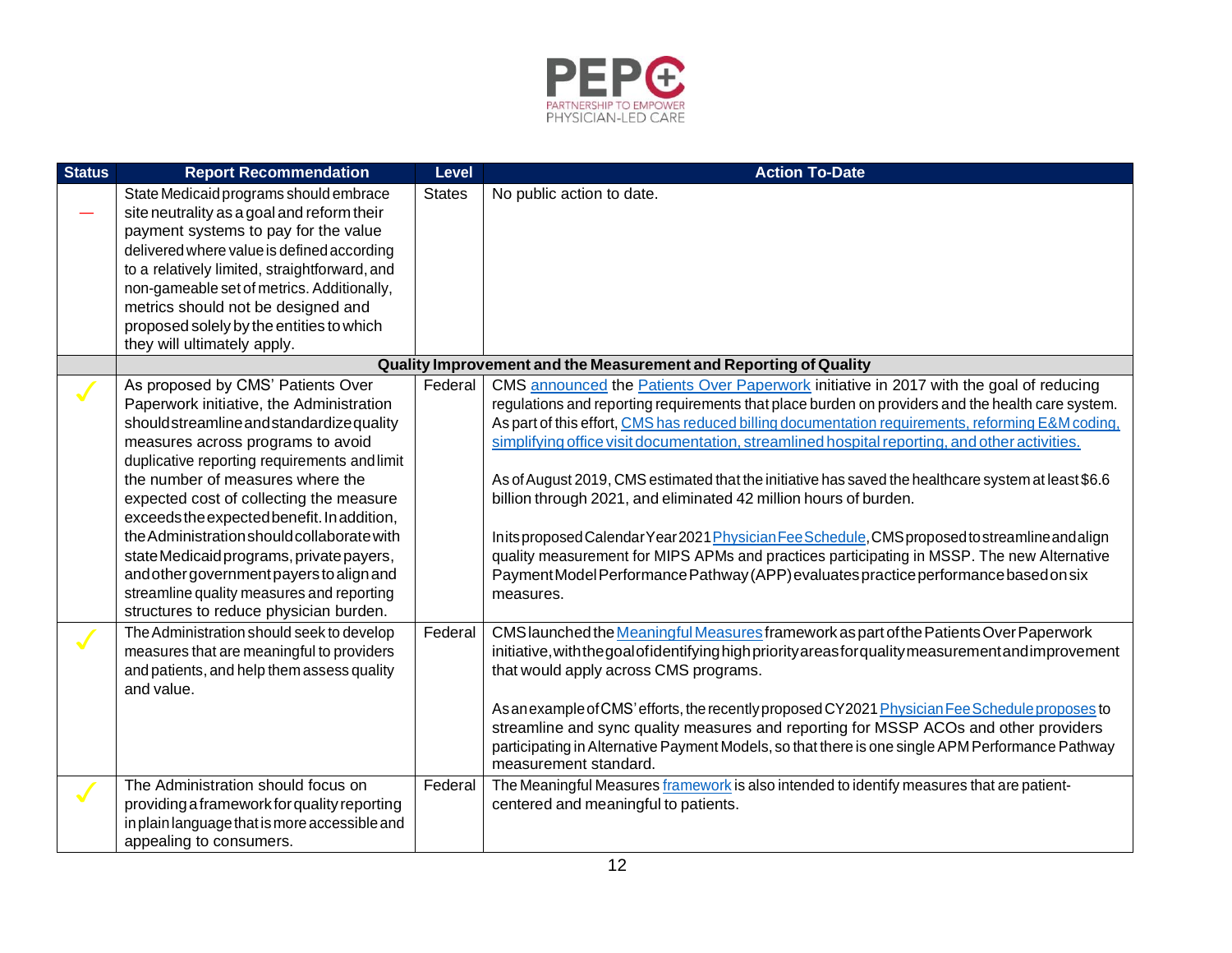

| <b>Status</b> | <b>Report Recommendation</b>                                                                                                                                                                                                                                                                                                                                                                                     | Level   | <b>Action To-Date</b>                                                                                                                                                                                                                                                                                                                                                                                                                                                                                                                                                                                                                                                                                                    |  |  |  |
|---------------|------------------------------------------------------------------------------------------------------------------------------------------------------------------------------------------------------------------------------------------------------------------------------------------------------------------------------------------------------------------------------------------------------------------|---------|--------------------------------------------------------------------------------------------------------------------------------------------------------------------------------------------------------------------------------------------------------------------------------------------------------------------------------------------------------------------------------------------------------------------------------------------------------------------------------------------------------------------------------------------------------------------------------------------------------------------------------------------------------------------------------------------------------------------------|--|--|--|
|               |                                                                                                                                                                                                                                                                                                                                                                                                                  |         | CMS updated, streamlined, and combined its provider comparison tools in September 2020. The<br>new Care Compare combines the eight existing compare tools to provide single interface providing<br>information on cost, quality of care, volume of services, and other information.                                                                                                                                                                                                                                                                                                                                                                                                                                      |  |  |  |
|               | The Administration should consider<br>providing incentives and technical<br>assistance to support the development of<br>virtual provider groups (e.g., independent<br>practice associations, alternative payment<br>models, or regional quality collaboratives)<br>thatcanincreasethecompetitiveness of<br>small practices through access to shared<br>resources and help build capacity for care<br>management. | Federal | CMS allows virtual groups in the Merit-based Incentive Payment System, defining virtual groups as a<br>combination of two or more TINs consisting of the following: 1) solo practitioners who are MIPS<br>eligible or 2) groups that has 10 or fewer clinicians. Clinicians in a group TIN that are part of a virtual<br>group may also be alternative payment model participants.<br>CMS provides technical support to small practices to help them to succeed in MIPS and in entering<br>into VBC, including help with selecting and reporting appropriate measures, engaging in quality<br>improvement, optimizing HIT, and evaluating options for joining APMs.                                                      |  |  |  |
|               | HHS should explore opportunities to initiate<br>research into machine learning techniques<br>that can directly access data on CMS<br>beneficiaries from the provider Electronic<br>Medical Records (EMRs) using open<br>application programming interfaces in order<br>to enable quality analysis and payments<br>based on value while reducing burden and<br>cost and benefitting the public.                   | Federal | CMS <b>Jaunched</b> the AI Health Outcomes Challenge in March 2019, alongside the American Academy<br>of Family Physicians and Arnold Ventures. The challenge is intended to promote the use of Al/deep<br>learning methodologies to predict unplanned hospital and SNF readmissions and adverse events,<br>based on Medicare claims data, and to develop innovative strategies and methodologies to provide<br>clinical decision support to clinicians.<br>In February 2020, the White House released an annual report on the steps it has taken to advance<br>AI, including within healthcare.<br>To-date, no specific actions on using machine learning/AI to enable quality analysis and payments<br>based on value. |  |  |  |
|               | <b>Facilitate Price Transparency</b>                                                                                                                                                                                                                                                                                                                                                                             |         |                                                                                                                                                                                                                                                                                                                                                                                                                                                                                                                                                                                                                                                                                                                          |  |  |  |
|               | Federal agencies should eliminate any<br>federal rules or policies that create<br>unnecessary barriers to state, federal or<br>private sector initiatives that provide price<br>transparency.                                                                                                                                                                                                                    | Federal | CMS has proposed and finalized regulations seeking to promote price transparency for consumers.<br>CMS finalized price transparency requirements for hospitals through the CY2019 and again in<br>the CY2020 Hospital Outpatient Prospective Payment System (OPPS) rules, which will require<br>hospitals to establish, update, and make publicalist of their standard charges for items and<br>services.<br>In November 2019, CMS proposed the Transparency in Coverage rule, which will require plans<br>$\bullet$<br>to provide enrollees with real-time personalized access to cost-sharing information. It has not<br>yet been finalized.                                                                           |  |  |  |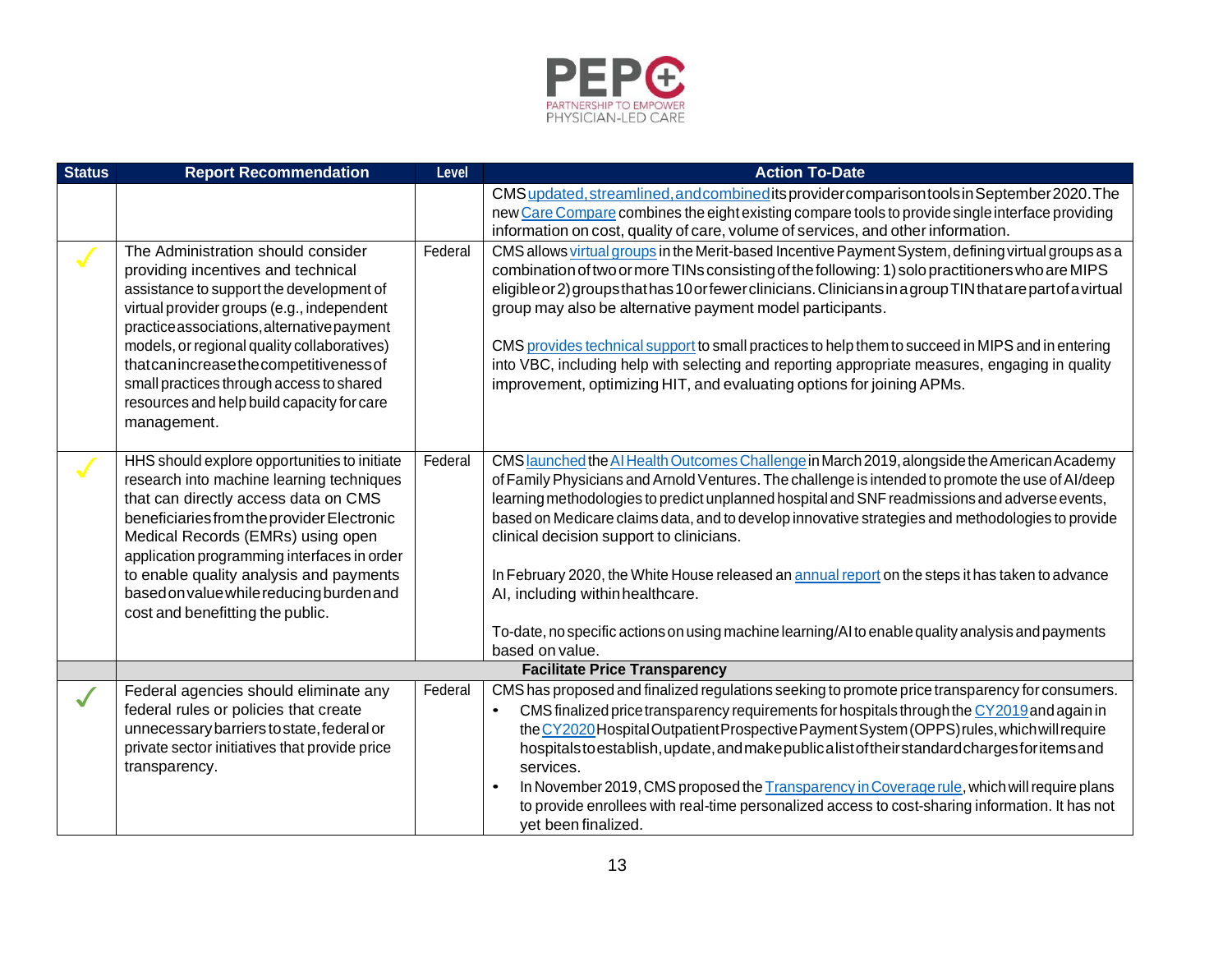

| <b>Status</b> | <b>Report Recommendation</b>                                                                                                                                                                                                                                                                                                                                                                                                                                                                                                                                                                       | Level       | <b>Action To-Date</b>                                                                                                                                                                                                                                                                                                                                                                                                                                                                                                                                                                                                                                                                                                                      |  |  |
|---------------|----------------------------------------------------------------------------------------------------------------------------------------------------------------------------------------------------------------------------------------------------------------------------------------------------------------------------------------------------------------------------------------------------------------------------------------------------------------------------------------------------------------------------------------------------------------------------------------------------|-------------|--------------------------------------------------------------------------------------------------------------------------------------------------------------------------------------------------------------------------------------------------------------------------------------------------------------------------------------------------------------------------------------------------------------------------------------------------------------------------------------------------------------------------------------------------------------------------------------------------------------------------------------------------------------------------------------------------------------------------------------------|--|--|
|               | The Administration should consider                                                                                                                                                                                                                                                                                                                                                                                                                                                                                                                                                                 | Federal     | Through the 2019, 2020 and 2021 MA and Part D final rules, CMS updated policies to require<br>$\bullet$<br>PartDplansponsorstoimplementone or more Real Time Benefit Tools to provide patient-<br>specific cost information in the CY 2021/22 Medicare Advantage and Part D Rule<br>ONC's proposed rule on information blocking and interoperability included a request for<br>$\bullet$<br>information on Price Information, and proposed to include price information in the definition<br>of Electronic Health Information, although ONC ultimately didnot finalize the policy.<br>No public action to date.                                                                                                                            |  |  |
|               | legislative proposals to empower patients as<br>theyshopforhealthcarebymakingiteasier<br>to pay directly.                                                                                                                                                                                                                                                                                                                                                                                                                                                                                          |             |                                                                                                                                                                                                                                                                                                                                                                                                                                                                                                                                                                                                                                                                                                                                            |  |  |
|               | Congress should seek to empower patients<br>as they shop around for healthcare by<br>makingiteasiertopayfortheirhealthcare<br>directly. Actions might include:<br>Allowing all Americans, including<br>Medicare beneficiaries, to maintain<br>and contribute to a HSA, not only<br>those enrolled in high deductible<br>health plans.<br>Increasing flexibility for<br>beneficiaries and providers in the<br>Medicare program by allowing for<br>directnegotiationsbetweenthese<br>parties so that beneficiaries can<br>access services at a price or under a<br>payment plan that works for them. | Federal     | 15 bills have been introduced in the 116 <sup>th</sup> Congress relating to expanding access to HSAs and<br>increasing flexibility for beneficiaries to access services. None of the HSA specific bills have become<br>law.<br>The CARES Act was enacted in March 2020, and allows individuals who have high deductible health<br>plansforthepurposes of health savings accounts to have supplemental coverage for telehealth<br>services.<br>CMMI's Direct Contracting Model is a voluntary payment model with options aimed at reducing<br>expenditures and preserving or enhancing quality. The model is expected to increase beneficiaries'<br>access to innovative, affordable care while maintaining all original Medicare benefits. |  |  |
|               | Congress, federal agencies, and states<br>should incentivize providers to compete on<br>price, including right to shop modeled on<br>successful state efforts as well as<br>understandable reference pricing models.                                                                                                                                                                                                                                                                                                                                                                               | <b>Both</b> | CMS issued a proposed rule in June 2020 to empower consumer plans and states to negotiate<br>payment for innovative new therapies based on patient outcomes, The proposed rule proposes to<br>allow manufacturers to report multiple "best prices" for a therapy under the Medicaid Drug Rebate<br>Program if the prices are tied to a value-based payment arrangement.                                                                                                                                                                                                                                                                                                                                                                    |  |  |
|               | Using Choice to Bring a Longer-Term View to Healthcare                                                                                                                                                                                                                                                                                                                                                                                                                                                                                                                                             |             |                                                                                                                                                                                                                                                                                                                                                                                                                                                                                                                                                                                                                                                                                                                                            |  |  |
|               | The Administration should continue to<br>publicly release and increase access to                                                                                                                                                                                                                                                                                                                                                                                                                                                                                                                   | Federal     | As part of the MyHealthEData initiative, CMS launched Blue Button 2.0 in 2018, which provides four<br>years of Medicare Part A, B, and D data for 53 million Medicare beneficiaries.                                                                                                                                                                                                                                                                                                                                                                                                                                                                                                                                                       |  |  |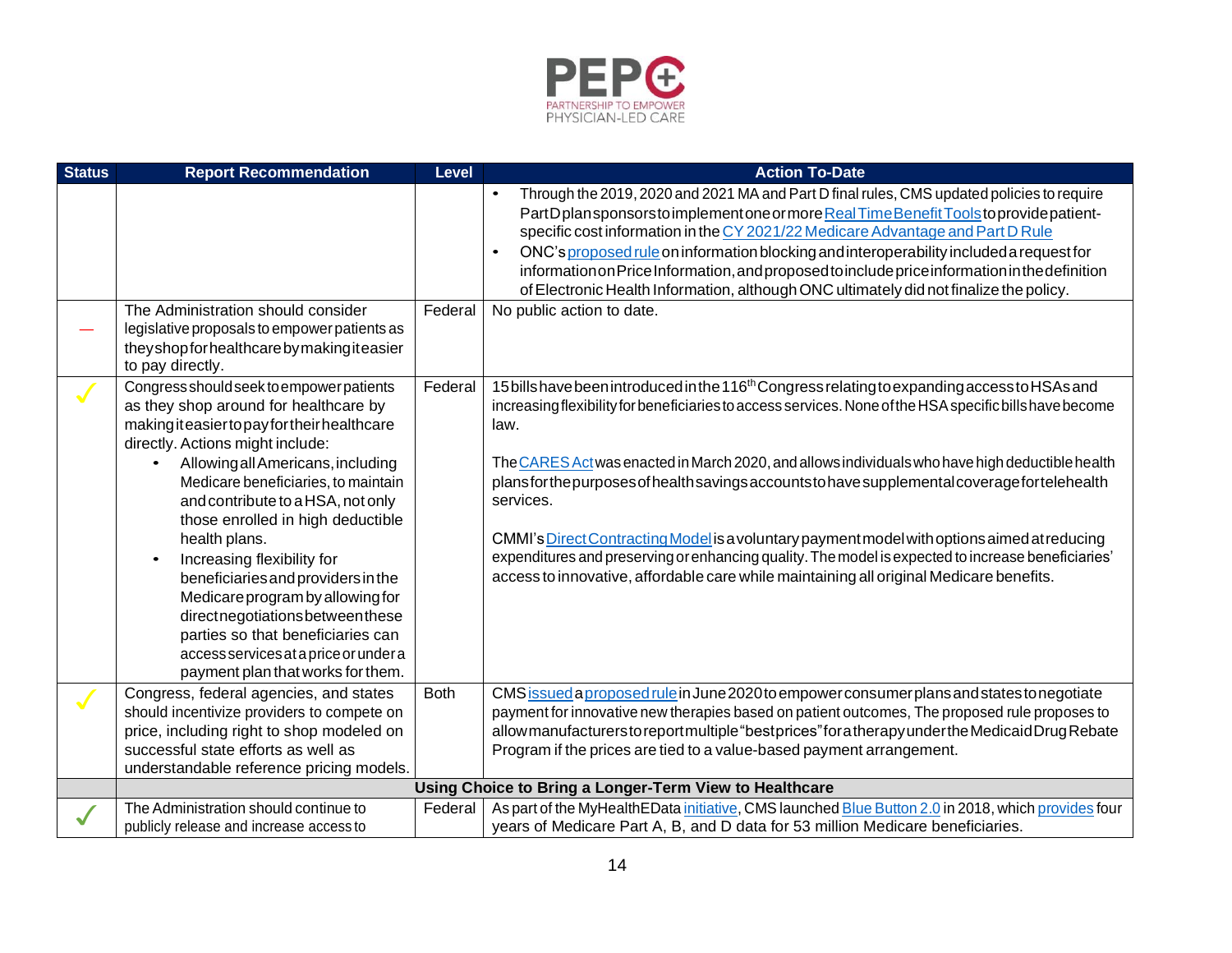

| <b>Status</b> | <b>Report Recommendation</b>                                                                                                                                                                                                                                     | <b>Level</b>  | <b>Action To-Date</b>                                                                                                                                                                                                                                                                                                                                                                                                                                                     |  |  |
|---------------|------------------------------------------------------------------------------------------------------------------------------------------------------------------------------------------------------------------------------------------------------------------|---------------|---------------------------------------------------------------------------------------------------------------------------------------------------------------------------------------------------------------------------------------------------------------------------------------------------------------------------------------------------------------------------------------------------------------------------------------------------------------------------|--|--|
|               | claims data from taxpayer-funded federal<br>healthcare programs and encourage the<br>private sector and states to build consumer-<br>friendly websites capable of displaying price                                                                               |               | CMS also announced the Data at the Point of Care API Pilot, which makes a patient's Medicare Part<br>A, B, or D claims data available to their clinician to support treatment decisions.                                                                                                                                                                                                                                                                                  |  |  |
|               | information for the most common<br>transactions. The administration should<br>work to ensure that such data are<br>technically and financially accessible for<br>third-party transparency advocates,                                                             |               | The ONC and CMS information blocking, interoperability, and patient access final rules require the<br>development of Application Programming Interfaces (APIs) that will help consumers to access a<br>standardized set of their electronic health information at any time. ONC requested comment on<br>whether price should be included in the standard set of information that must be made available.                                                                  |  |  |
|               | vendors, developers, researchers,<br>employers, state and local governments,<br>and the general public                                                                                                                                                           |               | CMS has also required hospitals to make standard charges publicly available in a machine-readable<br>file, and to make public payer-specific negotiated charges for a set of shoppable services. However,<br>hospitals have filed suit against these rules.                                                                                                                                                                                                               |  |  |
|               |                                                                                                                                                                                                                                                                  |               | CMS has additionally proposed a rule that would require plans to give consumers real-time<br>personalized access to cost-sharing information and to disclose on a public website their negotiated<br>rates for in-network providers and allowed amounts paid for out-of-network providers.                                                                                                                                                                                |  |  |
| $\sqrt{}$     | States should coordinate their efforts on<br>maximizing the utility of claims data<br>(consistent with all relevant federal and<br>state privacy protections), including<br>simplifying the process for reporting data<br>and using a standard reporting format. | <b>States</b> | According to AHRQ, 18 states have legislation mandating the creation and use of all-payer claims<br>databased, with 16 currently being operational. More than 30 states maintain, are developing, or<br>have a strong interest in developing an APCD. However, measures for using this data need to be<br>developed and refined and there is still a need to standardize data.<br>States like New Hampshire, Maine and Massachusetts are using APCD data to launch public |  |  |
|               |                                                                                                                                                                                                                                                                  |               | websites with price and cost information for consumers.                                                                                                                                                                                                                                                                                                                                                                                                                   |  |  |
|               | <b>Improve Health IT</b>                                                                                                                                                                                                                                         |               |                                                                                                                                                                                                                                                                                                                                                                                                                                                                           |  |  |
|               | The Administration should expeditiously<br>implement provisions of 21st Century Cures<br>Acttopreventinformationblocking, make it<br>easier for patients anywhere to get their                                                                                   | Federal       | HHS Office of the National Coordinator for Health IT (ONC) issued a final rule in May 2020, which<br>implements the Cures Act's interoperability and information blocking requirements and requires<br>Certified Electronic Health Record Technology (CERHT) to implement APIs.                                                                                                                                                                                           |  |  |
|               | core health information, support "Open<br>Application Programming Interfaces" to<br>allow patients to get data on their smart<br>phones, and encourage support of<br>population-level data queries to allow<br>payers electronic access to clinical data.        |               | CMS issued a final rule in May 2020 extending interoperability and patient access requirements for<br>payers.                                                                                                                                                                                                                                                                                                                                                             |  |  |